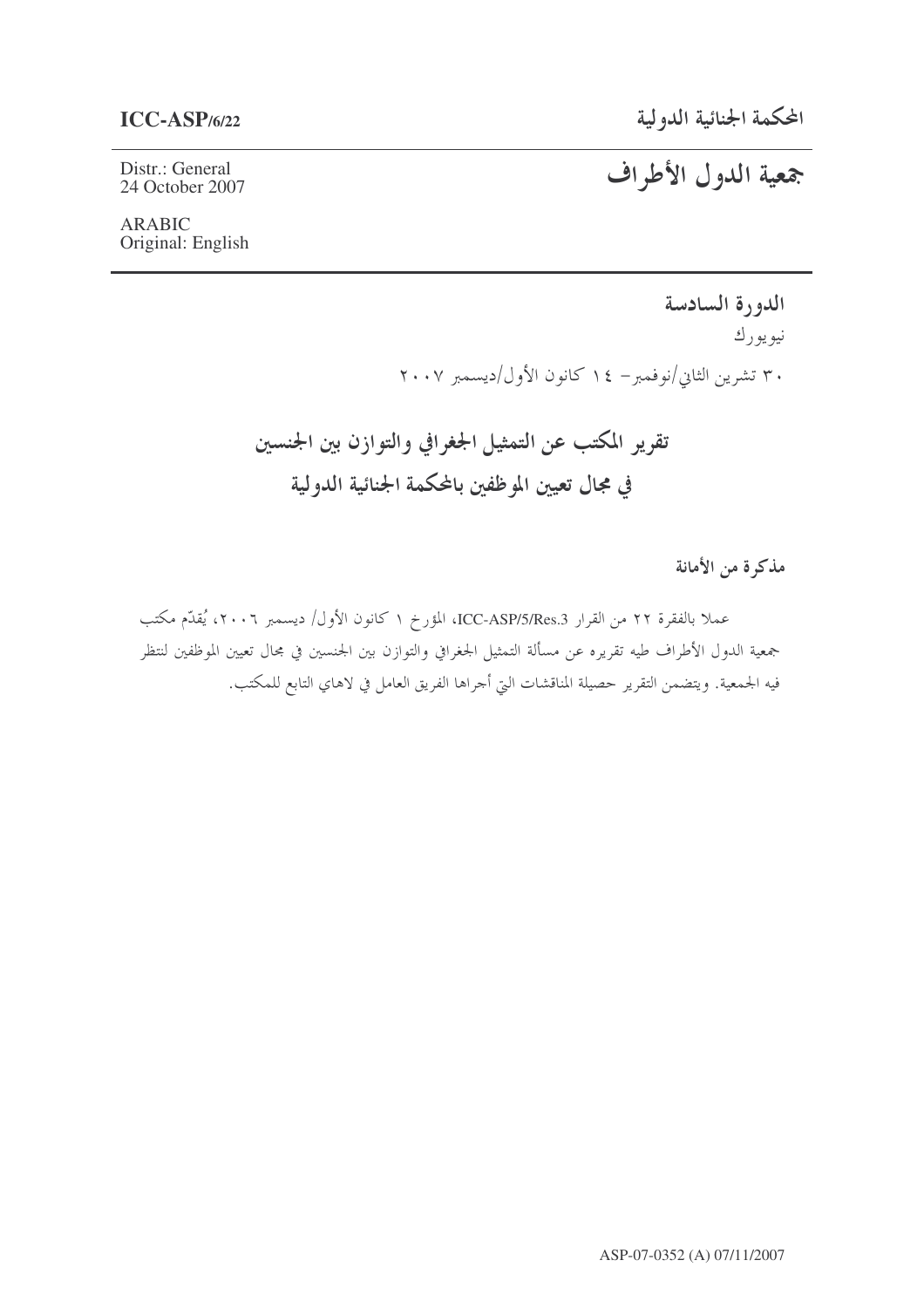# تقرير المكتب عن التمثيل الجغرافي والتوازن بين الجنسين في مجال تعيين الموظفين بالمحكمة الجنائية الدولية

# المحتويات

|                                                                                | الفقيرات                 | الصفحة             |
|--------------------------------------------------------------------------------|--------------------------|--------------------|
| الجزء الأول                                                                    |                          |                    |
| مقدمة                                                                          | $\lambda \xi - \lambda$  | $\boldsymbol{\xi}$ |
| ألف–                                                                           | $Y - Y$                  | ٤                  |
| باءِ–                                                                          | $\lambda \xi - \lambda$  | ٧                  |
| الجزء الثاني                                                                   |                          |                    |
| التمثيل الجغرافي                                                               | $\gamma \gamma - \gamma$ | ٨                  |
|                                                                                | $\gamma \gamma - \gamma$ | ٨                  |
| الجزء الثالث                                                                   |                          |                    |
| التوازن بين الجنسين                                                            |                          | $\langle \cdot$    |
|                                                                                | $\tau$ { $-\tau$ $\tau$  | ۱.                 |
| الجزء الرابع                                                                   |                          |                    |
| التوظيف والموارد البشرية                                                       | $27 - 40$                | $\frac{1}{2}$      |
| ألف–                                                                           | $r - r$                  | $\backslash$ {     |
| الاستنتاجات<br>باءِ–                                                           | $57 - 54$                | $\backslash$ {     |
| الجزء الخامس                                                                   |                          |                    |
| مقترحات ترمي إلى زيادة تحسين التوازن الجغرافي والتوازن بين الجنسين             | $7. - 5V$                | $\vee$             |
| ألف–                                                                           | $0 \big) - \xi V$        | $\vee$             |
| باءِ-                                                                          | $7 \cdot -0.7$           | $\setminus \wedge$ |
|                                                                                | $07 - 07$                | $\setminus \wedge$ |
| ٢ –   آراء أخرى واردة من الوفود غير الممثلة في الفريق العامل في لاهاي          | $7 \cdot -0 \vee$        | $\setminus$ ٩      |
| المرفقات (*)                                                                   |                          |                    |
| ورقة من المُيسرة، السفيرة كالمي موغامبي موريا (كينيا)، مؤرخة ٨ تشرين<br>الأول– |                          |                    |
|                                                                                |                          | $\mathbf{y}$ .     |

<sup>(\*)</sup> ستصدر المرفقات من الرابع إلى الثالث عشر كإضافة لهذا التقرير.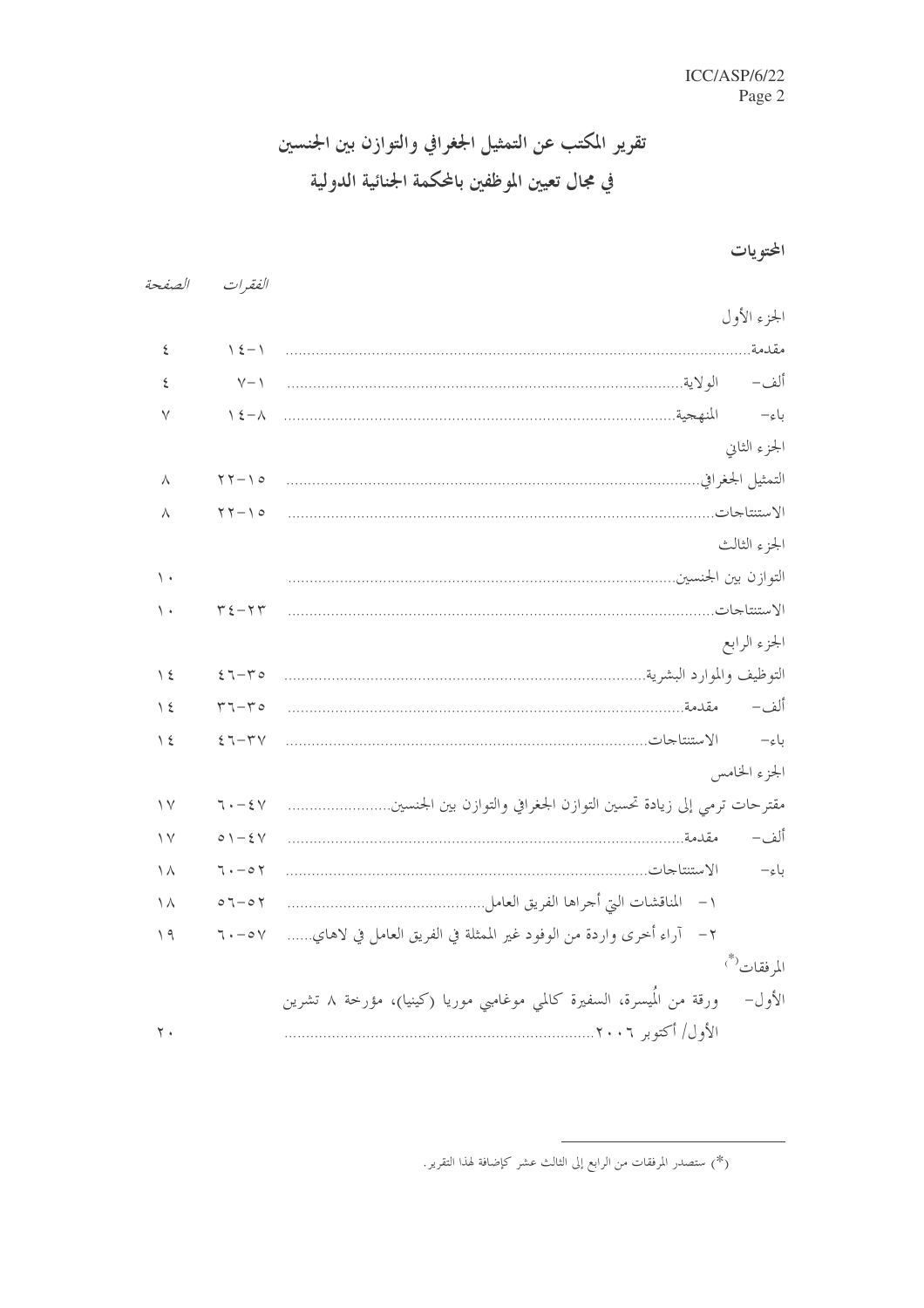| الثاني –   |                                                                         | $\uparrow \uparrow$ |
|------------|-------------------------------------------------------------------------|---------------------|
| الثالث–    |                                                                         | $\tau$              |
| الرابع–    | سلسلة من الرسوم البيانية تبين الحالة حتى ١ تشرين الأول/ أكتوبر          |                     |
|            |                                                                         |                     |
| الخامس –   | التمثيل الجغرافي بحسب المنطقة (الوظائف الثابتة من الفئة الفنية باستثناء |                     |
|            | المسؤولين المنتخبين وموظفي اللغات)– الحالة حتى ١ تشرين الأول/           |                     |
|            |                                                                         |                     |
| السادس –   |                                                                         |                     |
| السابع–    | التمثيل الجغرافي بحسب المنطقة (الوظائف الثابتة من الفئة الفنية باستثناء |                     |
|            | المسؤولين المنتخبين وموظفى اللغات)– الحالة حتى ١ أيار/ مايو             |                     |
|            |                                                                         |                     |
| الثامن–    | عدد الدول غير الأطراف (الوظائف الثابتة من الفئة الفنية باستثناء         |                     |
|            | المسؤولين المنتخبين)– الحالة حتى ١ أيار/ مايو ٢٠٠٧                      |                     |
| التاسع-    | سلسلة من الرسوم البيانية تبين الحالة حتى ١ أيار/ مايو ٢٠٠٧              |                     |
| العاشر –   | التمثيل الجغرافي والتوازن بين الجنسين– الموظفون من الفئة الفنية         |                     |
|            |                                                                         |                     |
| حادي عشر – | مقارنة للجنسين بين أصحاب الطلبات المقدمة للتوظيف والموظفين              |                     |
|            | باستثناء المسؤولين المنتخبين (الوظائف الثابتة من الفئة الفنية)– الحالة  |                     |
|            |                                                                         |                     |
| ثاني عشر–  | المحكمة والتمثيل الجغرافي بين الموظفين– البحوث المتعلقة بنظم بديلة      |                     |
|            |                                                                         |                     |
| ثالث عشر – | البلاغات الواردة من دولة طرف غير ممثلة في الفريق العامل في لاهاي        |                     |
|            |                                                                         |                     |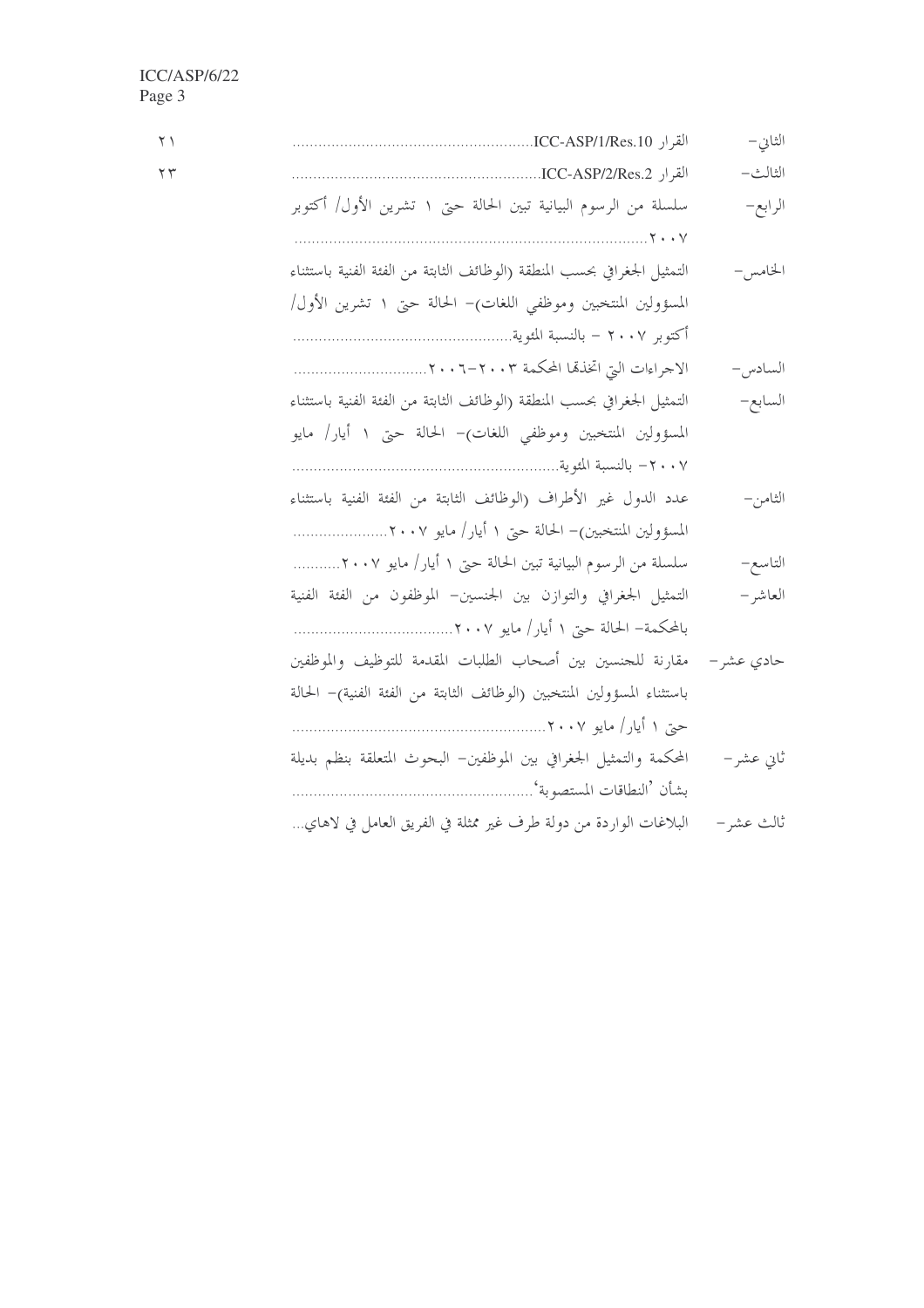ICC/ASP/6/22 Page 4

> الجزء الأول مقدمة

ألف— الولاية

في ٣ كانون الأول/ديسمبر ٢٠٠٥، اعتمدت جمعية الدول الأطراف القرار ICC-ASP/4/Res.4  $-1$ الذي ينص في الفقرة ٢٣ على ما يلي:

"إن جمعية اللهول الأطراف،

 $\left[\ldots\right]$ 

تقرر دعوة المكتب إلى أن يقدم، بالتشاور مع المحكمة، مقترحات تخص تحسين التمثيل الجغرافي العادل والتوازن بين الجنسين في مجال تعيين الموظفين، ويرفع تقريرا هذا الشأن إلى الجمعية في وقت سابق لدورتما الخامسة".

وفي ١٤ شباط/فيراير ٢٠٠٦، قرر مكتب الجمعية تكليف الفريق العامل في لاهاي ("الفريق العامل")  $-\tau$ بالنظر في موضوع التمثيل الجغرافي العادل والتوازن بين الجنسين في مجال تعيين الموظفين بالمحكمة الجنائية الدولية. وعين المكتب بالتالي السفيرة كاليمي موغامبي مووريا (كينيا) ميسرة للموضوع. واستهلت الميسرة الحوار مع المحكمة وعدة منظمات غير حكومية وقدمت إلى الفريق العامل ورقة غير رسمية تحتوي على بعض المقترحات في هذا الشأن. ويشار في هذا الصدد إلى الورقة غير الرسمية المقدمة من الميسرة السابقة، المؤرخة ٨ تشرين الأول/أكتوبر ٢٠٠٦ (انظر المرفق الأول).

وفي تشرين الأول/أكتوبر ٢٠٠٦، طلب الفريق العامل إلى المحكمة أن تقدم معلومات أكثر تفصيلا بشأن  $-{\bf r}$ حالة التمثيل الجغرافي العادل والتوازن بين الجنسين في مجال تعيين الموظفين فضلاً عن مؤشرات عن الخطوات التي اتخذها المحكمة لتحسين الوضع الراهن.

وفي دورتها الخامسة، المعقودة في تشرين الثاني/نوفمبر–كانون الأول/ديسمبر ٢٠٠٦، رحبت الجمعية  $-\xi$ بالحوار الذي استهل بين المحكمة والمكتب وطلبت إلى المكتب أن يواصل عمله وأن يقدم تقريراً مفصلاً إلى الدورة السادسة للجمعية يتضمن، عند الاقتضاء، أية اقتراحات ترمى إلى تحسين التوزيع الجغرافي والتوازن بين الجنسين عند تعيين الموظفين<sup>(١)</sup>.

0- وينص القرار ICC-ASP/5/Res.3 فيما يتعلق بولاية الفريق العامل في لاهاي على ما يلي:

<sup>.71</sup> ICC-ASP/5/Res.3 ، الفقرة ٢٢.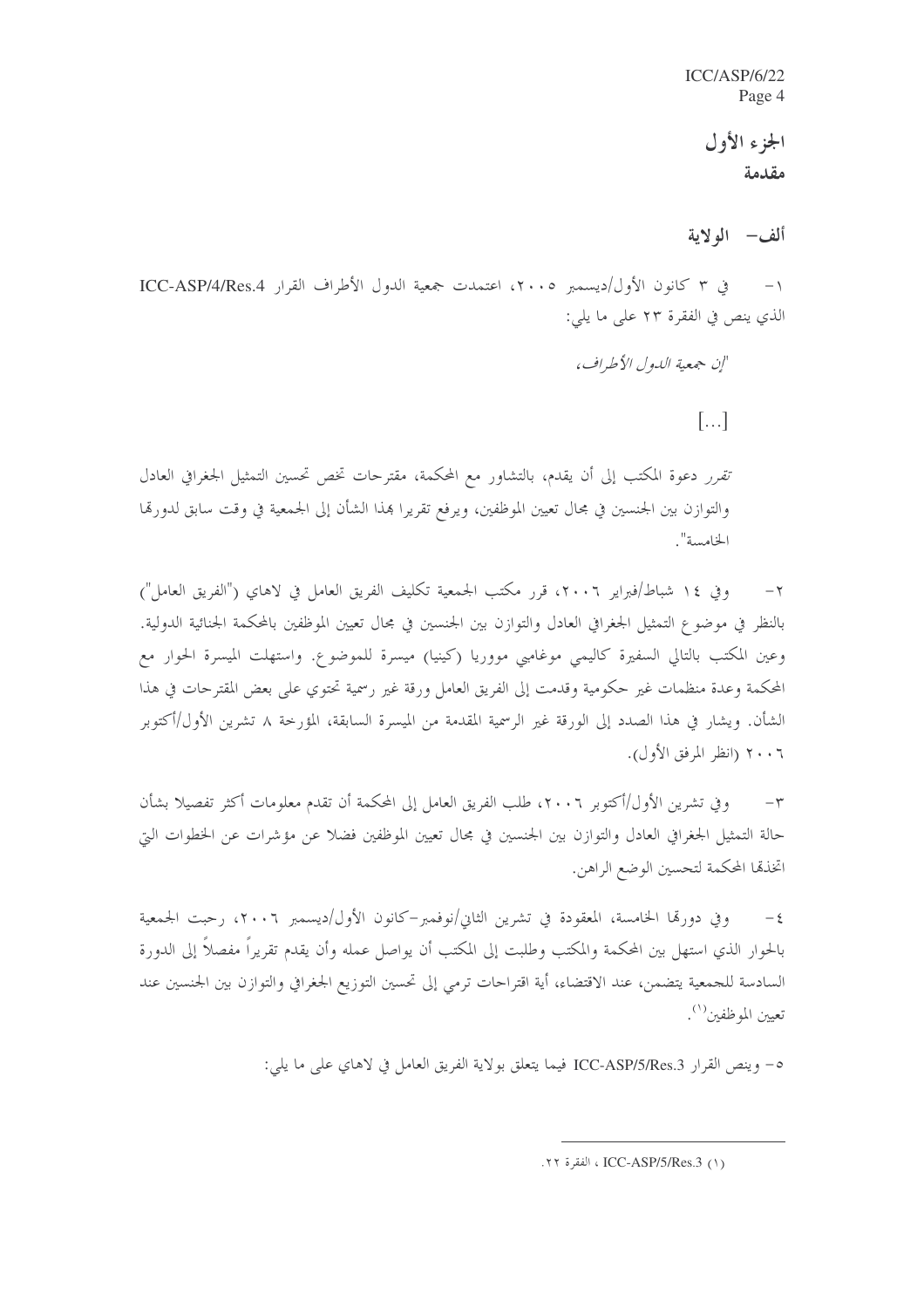"إن جمعية اللهول الأطراف،

 $\left[\ldots\right]$ 

"ترحب، في هذا الصدد، بالحوار الذي استهل بين المحكمة ومكتب جمعية الدول الأطراف بشأن تأمين التمثيل الجغرافي العادل والتوازن بين الجنسين في مجال تعيين الموظفين وتطلب إلى المكتب أن يواصل عمله وأن يقدم تقريراً مفصلاً إلى الدورة السادسة لجمعية الدول الأطراف يتضمن، عند الاقتضاء، أية اقتراحات ترمي إلى تحسين التوزيع الجغرافي والتوازن بين الجنسين عند تعيين الموظفين".

وفي حلسته الرابعة، المعقودة في ١ شباط/فيراير ٢٠٠٧، عين المكتب السفيرة مريم بلاك (أوغندا) ميسرة  $-7$ لهذه المسألة بالفريق العامل في لاهاي.

وفي جلسته الأولى، المعقودة في ١٨ نيسان/أبريل ٢٠٠٧ لمناقشة البنود الواردة بولايته المجددة، وافق الفريق  $-\vee$ العامل على أن يركز في المرحلة الأولى من مناقشاته على تحديد الوضع الراهن للتمثيل الجغرافي العادل والتوازن بين الجنسين في إطار نموذج الأمم المتحدة المطبق حاليا بالمحكمة وأن يحدد الاتجاهات والعيوب البِّ قد تتطلب توصيات خاصة لتحسين الموقف. ووافق الفريق العامل على أنه قد يلزم في مرحلة لاحقة من المناقشات النظر في مدى ملاءمة النموذج الذي اعتمدته الجمعية في دورتها الأولى<sup>(٢)</sup>

مبادئ التوظيف في نظام روما الأساسي وجمعية الدول الأطراف

المادة ٤٤، الفقرة ٢

يكفل المدعى العام والمسحل في تعيين الموظفين توافر أعلى معايير الكفاءة والمقدرة والتراهة ويوليان الاعتبار حسب مقتضى الحال للمعايير المنصوص عليها في الفقرة ٨ من المادة ٣٦.

المادة ٣٦، الفقرة ٨ (أ) عند اختيار القضاة، تراعى الدول الأطراف في إطارٍ عضوية المحكمة، الحاجة إلى ما يلي: ` \ ` تمثيل النظم القانونية الرئيسية في العالم؛ '۲° التوزيع الجغرافي العادل؛ °۳° تمثيل عادل للإناث والذكور من القضاة. (ب) تراعى الدول الأطراف أيضا الحاجة إلى أن يكون بين الأعضاء قضاة ذوو حيرة قانونية في مسائل محددة تشمل، دون حصر، مسألة العنف ضد النساء أو الأطفال.

(٢) انظر الجزء الخامس من التقرير.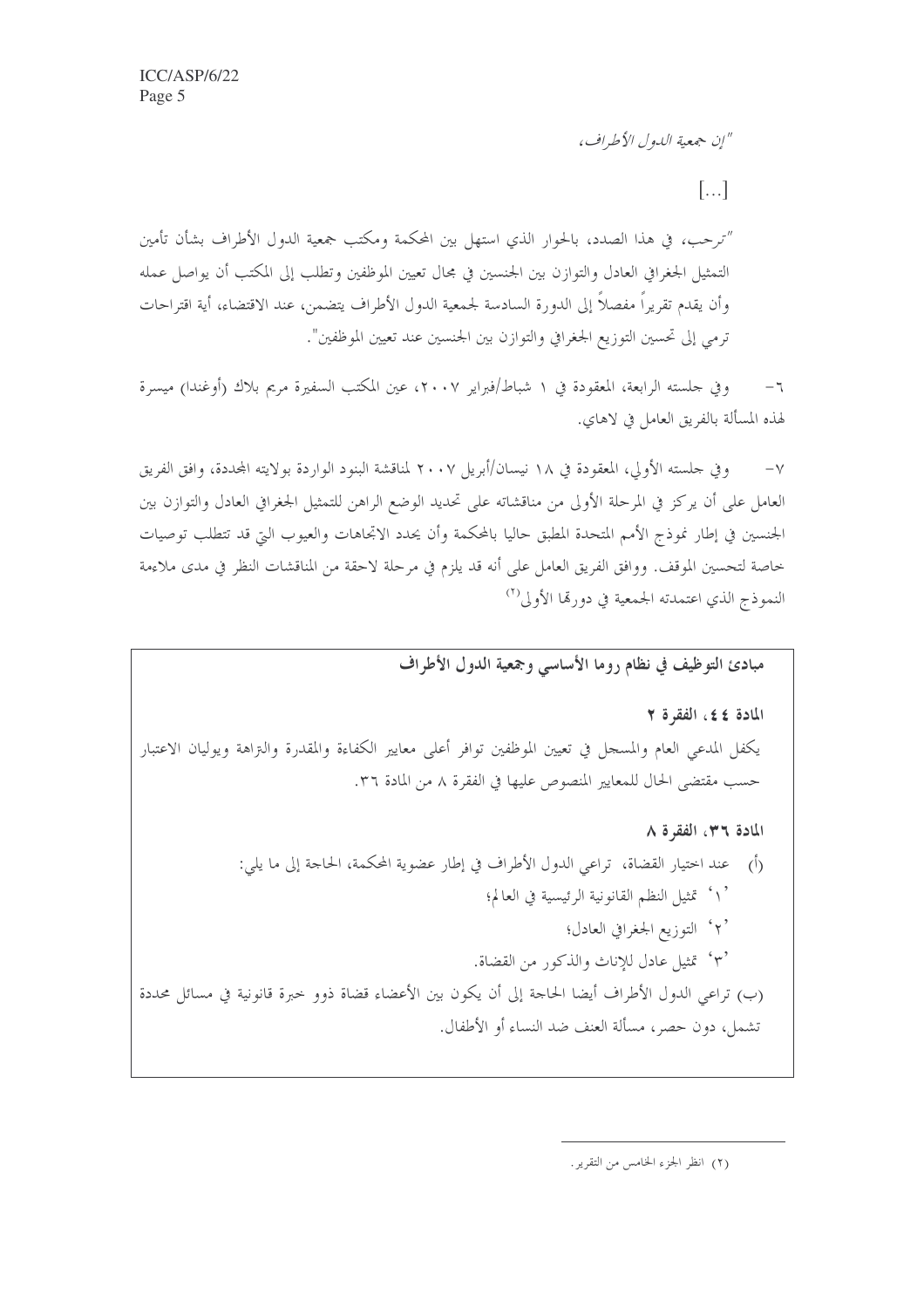القواد ICC-ASP/1/Res.10 (الذي اعتمدته جمعية الدول الأطراف في جلستها العامة الثالثة المعقودة في 9  $\langle \tilde{U}\rangle$ گیلول/سېتىمېرىلى مىلسىنىدىكى ئىستىمېرىكى ئىستىمېرىكى ئىستىمېرىكى ئىستىمېرىكى ئىستىمېرىكى ئىستىم اختيار موظفي المحكمة الجنائية الدولية إن جمعية اللهول الأطراف،  $\left[\ldots\right]$ ورغبة *منها* في وضع مبادئ توجيهية مؤقتة لتطبيق هذه المبادئ خلال الفترة الانتقالية لإنشاء المحكمة، *تقرر* أن تُطبق المبادئ التوجيهية الواردة في مرفق هذا القرار عند اختيار وتعيين موظفى المحكمة إلى حين إقرار النظام الأساسي للموظفين وفقا لنظام المحكمة الأساسي […] ٤ – ا**لتوزيع الجغوافي** – في ما يتعلق بالوظائف الثابتة (أي الممولة من الميزانية)، وفي حال إجراء تعيينات لمدة لا تقل عن ١٢ شهرا، يسترشد مبدئيا في اختيار الموظفين في الفئة بنظام النطاقات المستصوبة المستند إلى النظام المطبق في الأمم المتحدة. وينبغي تمثيل رعايا الدول الأطراف ورعايا الدول التي شرعت في عملية التصديق على النظام الأساسي أو الانضمام إليه، تمثيلا كافيا ضمن موظفي المحكمة. غير أنه يجوز أيضا النظر في طلبات رعايا الدول غير الأطراف.

ا**لقر**ار ICC-ASP/2/Res.2 (*الذي اعتمدته جمعية الدول الأطراف في حلستها العامة الثالثة المعقودة في ٩* أيلول/سيتعبر ٢٠٠٢ بتوافق الآراء)<sup>(٤)</sup>

النظام الأساسي لموظفي المحكمة الجنائية الدولية

١– تقرر النظام الأساسي لموظفي المحكمة الجنائية الدولية الوارد في مرفق هذا القرار؛ ٢– تقرر أن قرارها ICC-ASP/1/Res.10 المرفق بالنظام الأساسي للموظفين يظل منطبقا كجزء لا يتجزأ من النظام الأساسي للموظفين.

(٤) مستنسخ في المرفق الثالث.

<sup>(</sup>٣) مستنسخ في المرفق الثاني.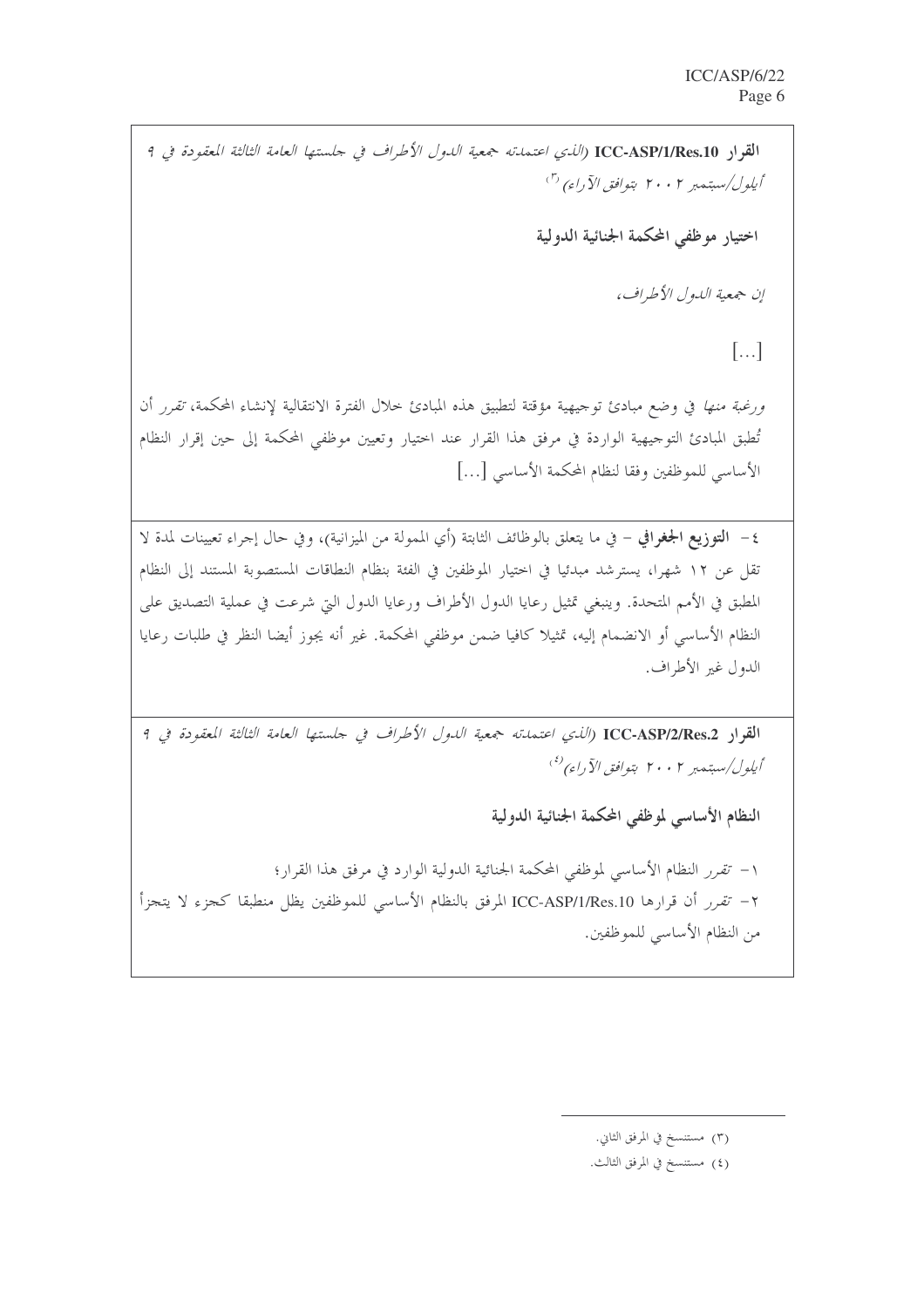باء- المنهجية

استهلت الميسرة المناقشات مع جميع أجهزة المحكمة (مكتب المدعى العام، وقلم المحكمة، وهيئة الرئاسة،  $-\lambda$ والهيئة القضائية) على مستويات مختلفة، وأجرت اتصالات وثيقة مع قسم الموارد البشرية الذي قدم معلومات تقنية أساسية إلى الفريق العامل. وفي جميع الأوقات، أبدي موظفو المحكمة تعاولهم في تقديم المعلومات المطلوبة للفريق العامل وكان موقفهم متفتحا وتعاونيا أثناء المناقشات التي حرت في الفترة من آذار/مارس إلى أيلول/سبتمبر ٢٠٠٧. وكانت المساهمات المقدمة من الموظفين بالمحكمة وقائعية فقط. وتعرب الميسرة عن امتنالها الخاص وامتنان أعضاء الفريق العامل للمساعدة الكبيرة المقدمة من المحكمة.

وأجرى الفريق العامل أثناء مناقشاته مشاورات كثيرة مع المنظمات غير الحكومية البت قامت ببحوث بشأن  $-9$ التمثيل الجغرافي والتوازن بين الجنسين مثل ائتلاف المنظمات غير الحكومية من أجل إنشاء محكمة جنائية دولية والمبادرة النسائية من أجل العدالة بين الجنسين.

١٠– وشاركت الميسرة، بعد موافقة رئيس الجمعية والفريق العامل، في حلستين إعلاميتين عقدتا في بروكسل ونيويورك، على التوالي، لاطلاع السفارات غير الممثلة في الفريق العامل بالمشاورات الجارية وتحقيق أكبر قدر من الشفافية والتفتح في التقدم المحرز في هذه المسألة ودعوها إلى تقديم تعليقاها وآرائها.

١١– وبعد ملاحظة أن المعلومات والرسوم البيانية بشأن التمثيل الجغرافي والتوازن بين الجنسين ليست ثابتة وأنها تتطلب تكييفا منتظما بسبب دوران الموظفين واستمرار توظيفهم، قرر الفريق العامل استخدام البيانات التي أعدها قسم الموارد البشرية حتى ١ أيار/مايو ٢٠٠٧ لأغراض هذه المناقشات وإعداد هذا التقرير. واعتبر التاريخ المذكور نقطة فاصلة لتحديد مدى تطبيق وامتثال المحكمة لنموذج الأمم المتحدة الحالي، المطبق عملا بقراري الجمعية -ICC  $\text{LCC-ASP}/2/\text{Res}.2$ , ASP/1/Res.10

١٢– وبصرف النظر عما سلف، يتضمن التقرير الحالي سلسلة من الرسوم البيانية المحدثة حتى ١ تشرين الأول/أكتوبر ٢٠٠٧ بشأن التمثيل الجغرافي والتوازن بين الجنسين (المرفق الرابع). والمعلومات المقدمة في هذه الرسوم البيانية تدل على الطبيعة الدينامية لتعيين الموظفين فيما يتعلق بالتمثيل الجغرافي والتوازن بين الجنسين.

١٣– وسيدخل انضمام اليابان إلى نظام روما الأساسي حيز النفاذ اعتبارا من ١ تشرين الأول/أكتوبر ٢٠٠٧ وستكون اليابان وحدها أكبر مساهم مالي في ميزانية المحكمة. وسيؤثر انضمام اليابان مع مرور الزمن تأثيرا كبيرا على "النطاقات المستصوبة" المطبقة حاليا وفقا لنموذج الأمم المتحدة وبالتالي على دقة الإحصاءات الواردة في الرسوم البيانية المقدمة إلى الفريق العامل حتى ١ أيار/مايو ٢٠٠٧ أيضا. وسيؤثر انضمام اليابان أيضا على الوضع القائم حاليا، ليس بالنسبة للمجموعة الآسيوية فحسب، ولكن بالنسبة لجميع المحموعات الإقليمية الأخرى أيضا. وبناء على طلب الفريق العامل، أعدت المحكمة رسوما بيانية حديدة استباقا لحالة التمثيل الجغرافي بعد انضمام اليابان إلى نظام روما الأساسي في ١ تشرين الأول/أكتوبر ٢٠٠٧ (انظر المرفق الخامس).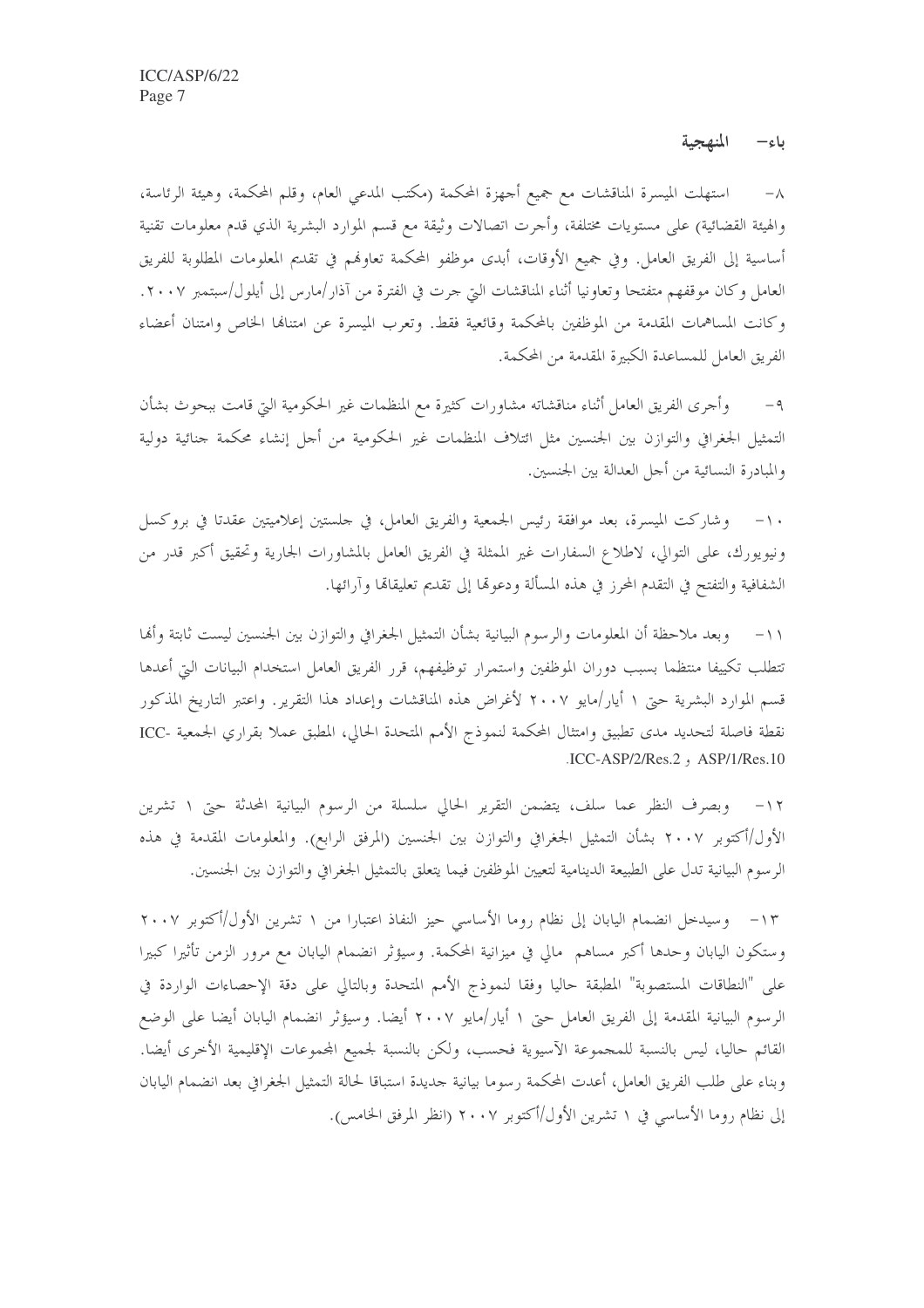$ICC/ASP/6/22$ Page 8

ويبين المرفق السادس الجهود التي تبذلها المحكمة منذ عام ٢٠٠٣.  $-15$ 

> الجزء الثانى التمثيل الجغرافي

#### الاستنتاجات

١٥- عملا بالقرار ICC-ASP/1/Res.10، تسترشد المحكمة في اختيار الموظفين في الفئة الفنية بنظام النطاقات المستصوبة المستند إلى النظام المطبق في الأمم المتحدة. وتحسب النطاقات المستصوبة، أو بعبارة أخرى النسب المئوية، بالنظر إلى ثلاثة عوامل: مجموع عدد الدول الأطراف، والمساهمة المالية للدولة في الميزانية، وحجم السكان في تلك الدولة. ولكل عامل وزن معين في تحديد النتيجة النهائية. وفي الوقت الحالي، يعطي وزن كبير للعضوية (٤٠٪)، وهو نفس الوزن لجميع الدول الأطراف، ووزن أكبر للمساهمة المالية للدولة في الميزانية (٥٥٪)، ويحدد الباقي البالغ قدره ٥٪ وفقا لحجم السكان في البلد (نموذج الأمم المتحدة ٤٠-٥٥-٥).

١٦- وتشمل الوظائف الثابتة في المحكمة الجنائية الدولية البالغ عددها ٤٦٨ وظيفة ما يبلغ مجموعه ٢٠٣ وظيفة من الفئة الفنية. وينطبق التمثيل الجغرافي العادل على الوظائف الفنية فقط، ولا ينطبق على الوظائف من فئة الخدمات العامة<sup>(٥)</sup>، وموظفى اللغات، والمساعدة المؤقتة العامة<sup>(٦)</sup>. ونظرا لقلة عدد الموظفين من الفئة الفنية بالمحكمة نسبيا، فإن الاختلاف في الإحصاءات المتعلقة بتكوين الموظفين يبدو كبيرا نسبيا نتيجة لقلة عدد الموظفين الذين ينضمون إلى المحكمة أو الذين يغادرونها.

١٧– ويمكن تلخيص عدد الموظفين الخاضعين للتقييم فيما يتعلق بالتمثيل الجغرافي حيّ ١ آذار /مايو ٢٠٠٧ على النحو التالي (للاطلاع على بيان أكثر تفصيلاً، انظر المرفق السابع):

- ١٤ (, ١٨ ٪ لمحموعة الدول الأفريقية؛ الهدف ٩ ٠و١٣ ٪، الزيادة ١٤؟
	- ٣٧ر٦ ٪ لمحموعة الدول الآسيوية؛ الهدف ٢٩ر٧ ٪، النقص ٤؛
- ٨٤, ٧ ٪ لمحموعة دول أوروبا الشرقية؛ الهدف ٣٢و٧ ٪، الزيادة ١؛
- ٢٧ر ١١٪ لمحموعة دول أمريكا اللاتينية ومنطقة البحر الكاريبي؛ الهدف ١٥ر١٤٪ النقص ٤٨
	- ٣٧ر٥٦ ٪ لمحموعة دول أوروبا الغربية والدول الأخرى؛ الهدف ٧٤و٥٧ ٪؛ النقص ٤.

<sup>(</sup>٥) في الجلسة الرابعة عشرة للفريق العامل، المعقودة في ١٠ أيلول/سبتمبر، أوضح ممثل المحكمة أن الموظفين من فتة الخدمات العامة لا يؤخذون في الاعتبار في تحديد النطاقات المستصوبة لأفمم عادة من مواطني البلد المضيف وينطبق عليهم هيكل مرتبات يختلف عن الهيكل الذي ينطبق على الموظفين الفنيين.

<sup>(</sup>٦) أفاد قسم الموارد البشرية بأن المساعدة المؤقتة العامة تشير إلى طبيعة التمويل ولا ينبغي الخلط بينها وبين المركز التعاقدي للموظفين. وقد تستخدم الاعتمادات المخصصة للمساعدة المؤقتة العامة لإنشاء وظائف مؤقتة يكون التعيين فيها لفترة محددة من الزمن، تتوقف على مدى توافر الأموال والحاحة إلى الخدمة. ويخضع الموظفون الذين يعينون بالاعتمادات المخصصة للمساعدة المؤقتة العامة عند تعيينهم في وظائف ممولة من الميزانية العادية لجميع الإجراءات المتعلقة بتعيين الموظفين.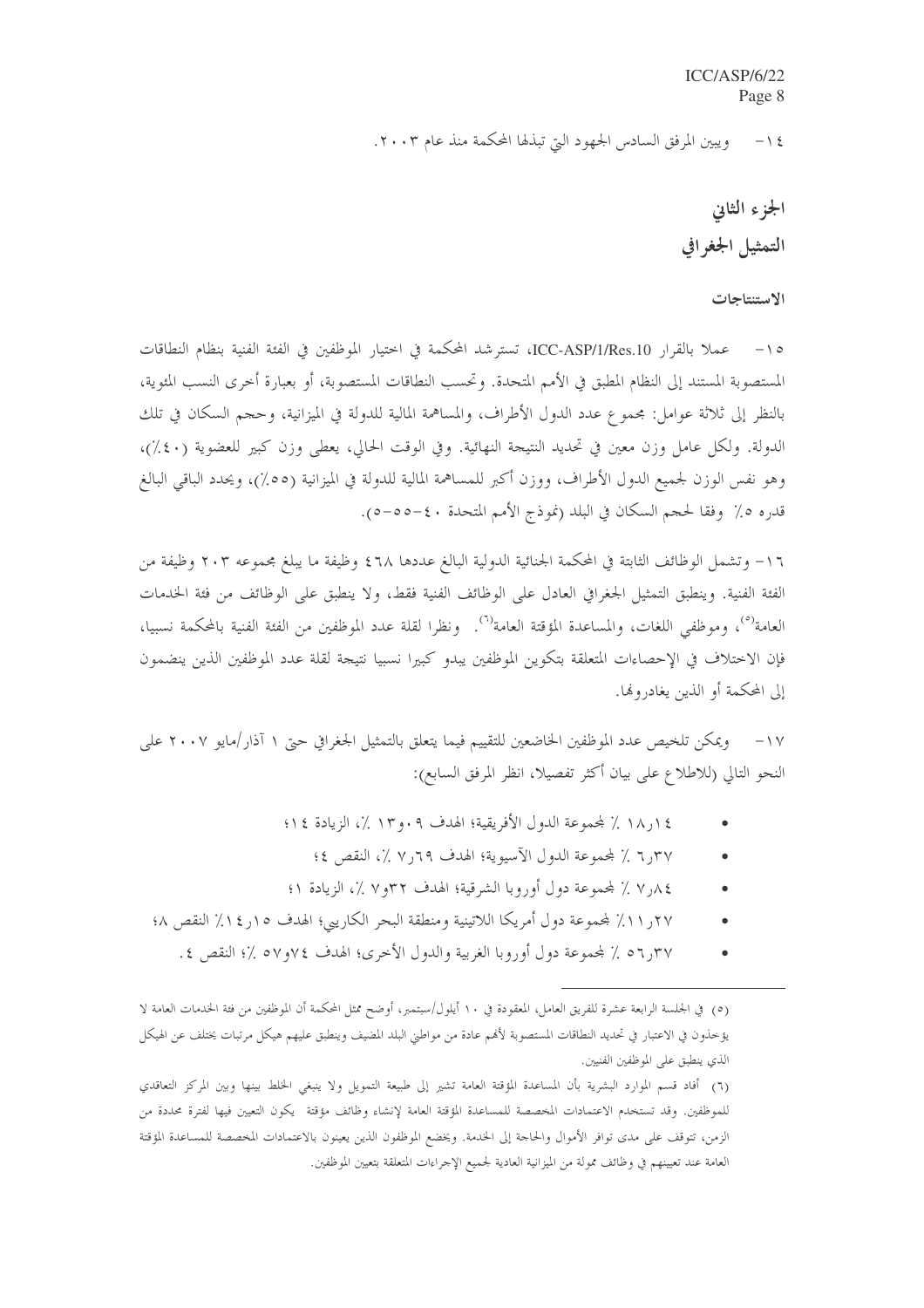١٨- وفي ضوء الإحصاءات أعلاه، لاحظت بعض الوفود أن انطباعها العام كان مختلفا كثيرا عن الأرقام الفعلية. وقيل إن هذا الاختلاف يرجع إلى الالتباس المحتمل بين عدد المسؤولين المنتخبين وعدد الموظفين المعينين. وأكد الفريق العامل عدم اختصاصه بالتمثيل الجغرافي والتوازن بين الجنسين للمسؤولين المنتخبين.

ولدى النظر في المعلومات التقنية المقدمة من الحكمة، أفاد قسم الموارد البشرية بأن الجداول تعكس  $-19$ الموظفين المعينين من دول غير أطراف. وترد المعلومات عن عدد الموظفين المعينين التابعين لدول غير أطراف في المرفق الثامن، حتى ١ أيار/مايو ٢٠٠٧. ولاحظ الفريق العامل أنه على الرغم من أن التعيين من دول غير أطراف يعتبر استثناء من نموذج الأمم المتحدة للنطاقات المستصوبة فإنه ليس محدودا من حيث العدد بموجب أي قرار من القرارات التي اعتمدها الجمعية.

٢٠ – وبصرف النظر عن عدد الموظفين الذين يمثلون مجموعات إقليمية معينة، لاحظ الفريق العامل أن بعض البلدان التابعة لهذه المجموعات ممثلة تمثيلا ناقصا في الوظائف الفنية بالمحكمة، وأن دولا كثيرة في نظام روما الأساسي ليست ممثلة على الإطلاق (انظر المرفق التاسع).

وعلاوة على ذلك، تبين للفريق العامل، على النحو المشار إليه في المرفق العاشر، أن بعض المحموعات  $-\tau$ الإقليمية ممثلة تمثيلا ناقصا في الوظائف الرئيسية التي تشغل بطريق التعيين (ف-٤ فما فوقها).

#### خاتمة

٢٢– تفيد الاستنتاجات الحالية للفريق العامل التي تستند إلى البيانات الواردة من قسم الموارد البشرية حتى ١ أيار/مايو ٢٠٠٧ بأن المحكمة ليست بعيدة كثيرا عن هدفها وهو تحقيق الامتثال لنموذج الأمم المتحدة الذي تطبقه المحكمة فيما يتعلق بالمحموعات الإقليمية. غير أن بتمثيل بعض البلدان التابعة للمحموعات يعتبر ناقصا حاليا وتمثيل بعض المجموعات الإقليمية ليس كافيا في الوظائف الرئيسية.

# توصيات إلى المحكمة

# التوصية ١

ينبغي أن تواصل المحكمة الالتزام بمبدأ تعيين المرشحين الذين تتوافر فيهم أعلى معايير الكفاءة على النحو الوارد في الفقرة ٢ من المادة ٤٤ من النظام الأساسي.

#### التوصية ٢

ينبغي أن تسعى المحكمة إلى تحقيق التمثيل الملائم لمواطني الدول الأطراف بين موظفيها في جميع الرتب.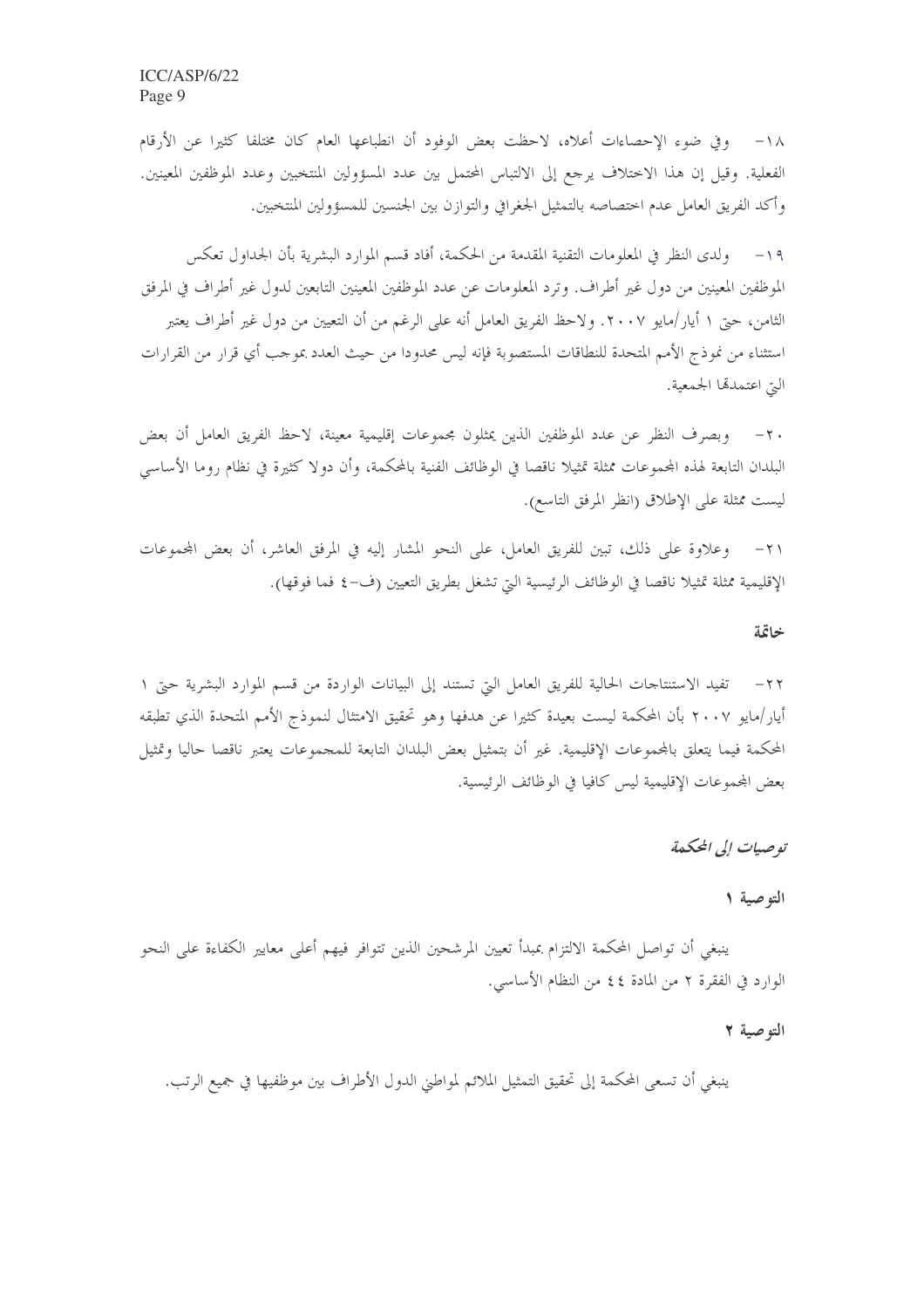$ICC/ASP/6/22$ Page 10

#### الوصية ٣

ينبغي أن تسعى المحكمة إلى تحقيق التمثيل الملائم للمحموعات الإقليمية بين موظفيها في الرتب الرئيسية.

التوصية ٤

دون الإحلال بأي مناقشات مقبلة بشأن مناسبة (أو عدم مناسبة) نموذج الأمم المتحدة الذي تطبقه المحكمة، يدعو الفريق العامل المحكمة إلى مواصلة النظر في كيفية تحسين التمثيل الجغرافي العادل في إطار نموذج الأمم المتحدة الحالي، لاسيما وأن المؤشرات الرئيسية تفيد بأنه لا توجد اختلالات كبيرة.

توصية إلى الجدمية

التوصية ٥

يوصى بأن تنظر الجمعية في وضع حدود لتعيين المواطنين من غير الدول الأطراف.

الجزء الثالث

التوازن بين الجنسين

الاستنتاجات

٢٣– أمضى الفريق العامل وقتا طويلا في مناقشة التوازن بين الجنسين بالاستناد إلى الوقائع والأرقام المقدمة من المحكمة فضلا عن العروض المقدمة من موظفي المحكمة والمبادرة النسائية من أجل العدالة بين الجنسين، التي تبين ألها مفيدة للغاية.

٢٤– ولاحظ الفريق العامل أن عدد الموظفين الذين يشغلون وظائف دائمة بالمحكمة يبلغ ٤٦٨ موظفا، ٧٠ر٤٣٪ منهم من الإناث و ٣٠ر٥٦٪ من الذكور (انظر المرفق الحادي عشر). وبناء على أرقام ١ أيار/مايو ٢٠٠٧ المقدمة من قسم الموارد البشرية، يقدم الجدول أدناه بيانا مفصلاً للجنسين في كل رتبة من رتب الوظائف الفنية:

| الذكور                         | الإناث                                     | عدد الوظائف في الرتبة | الرتبة             |
|--------------------------------|--------------------------------------------|-----------------------|--------------------|
| $(\lambda \wedge \cdot)$ {     | $(\cdot/\tau \cdot)$                       | $\circ$               | مد–                |
|                                |                                            |                       |                    |
| $(\frac{7}{2} \vee \cdot)$ \ { | $(\mathcal{X}, \mathcal{F})$ $\mathcal{T}$ | ۲٠                    | ف-٥                |
|                                |                                            |                       |                    |
| $(\lambda \circ \lambda)$ 19   | (7.55)                                     | ٣٣                    | $\frac{2}{2}$ وُ ب |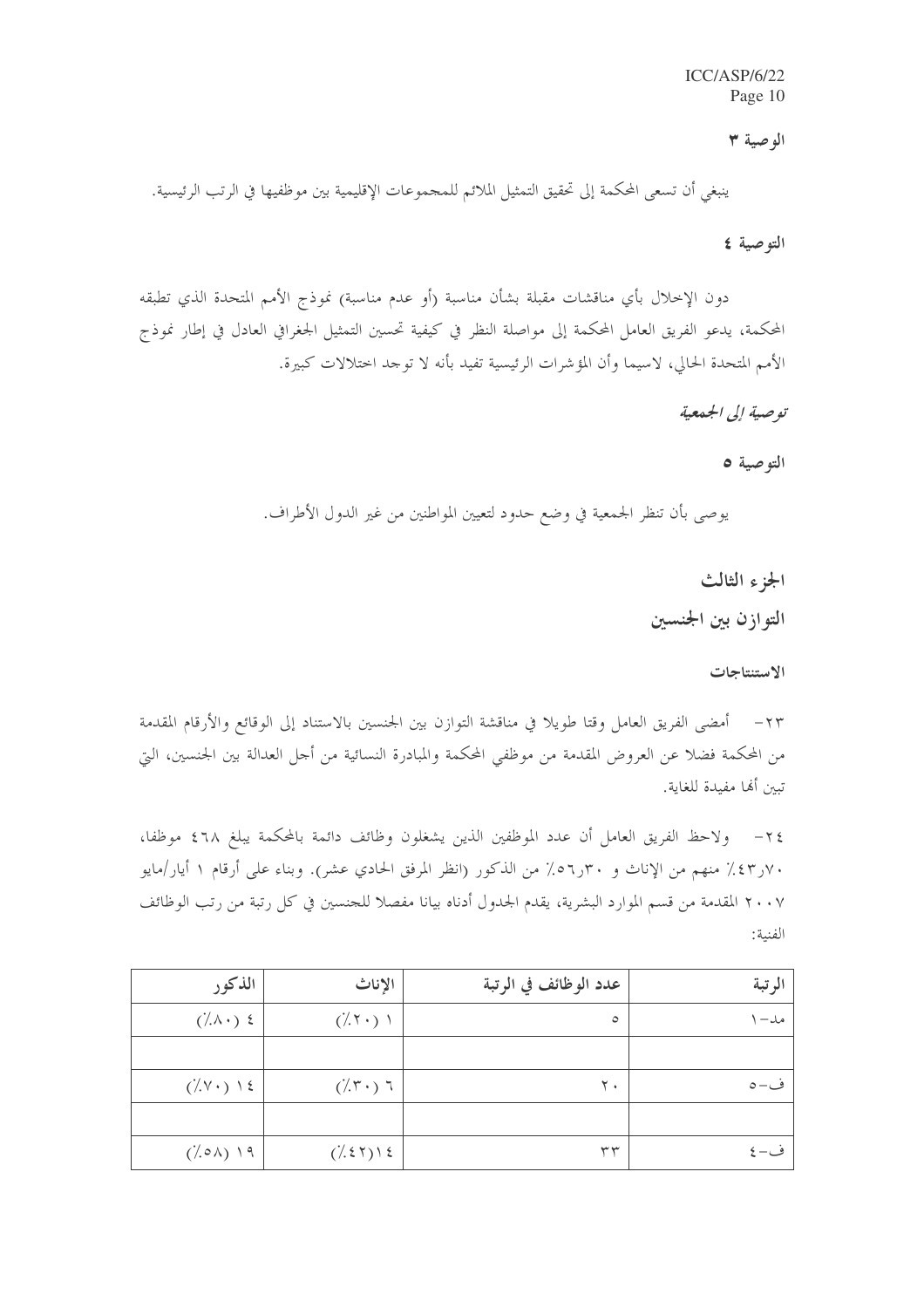| $(7.77)$ ۳۹                            | $(\pi \xi)$ $\gamma$ .            | 09                            | ف−۳     |
|----------------------------------------|-----------------------------------|-------------------------------|---------|
|                                        |                                   |                               |         |
| $(\frac{7}{6} \circ \lambda)$ { \times | $(7.51)$ T)                       | YY                            | ف−۲     |
|                                        |                                   |                               |         |
| $(\frac{7}{7})$ {                      | $(7.79)$ 9                        | $\gamma$                      | ف- ۱    |
|                                        |                                   |                               |         |
| $(\frac{1}{2}, 7)$                     | $(\frac{1}{2}(\xi \cdot) \wedge)$ | $\mathbf{Y} \cdot \mathbf{Y}$ | المحموع |

٢٥– ونظرا لقلة عدد الموظفين الفنيين الذين تستخدمهم المحكمة نسبيا، قد يؤدي العدد الفعلى للموظفين الذين ينضمون إلى المحكمة أو الذين يغادروها إلى اختلافات كبيرة في الاحصاءات المتعلقة بتكوين الموظفين.

وفي عام ٢٠٠٦، وحدت فجوة تبلغ ١٢٪ بين الذكور (٥٦٪) والإناث (٤٤٪) في التعيين في  $-\tau$ الوظائف الفنية في جميع أنحاء المحكمة. وتشير الأرقام حتى ١ أيار/مايو ٢٠٠٧ إلى زيادة اتساع الفجوة في التعيين في الوظائف الفنية بين الإناث والذكور حيث بلغت ٢٠٪ (٤٠٪ للإناث و٢٠٪ للذكور). ويرى الفريق العامل أن استمرار هذا الاتجاه يدل على عدم إحراز تقدم في سد الفجوة بين الجنسين.

وهناك اختلال كبير في التوازن بين الجنسين لصالح الموظفين الذكور في جميع الرتب الفنية باستثناء الرتبة  $-\tau v$ ف –١ حيث يفوق عدد الإناث عدد الذكور في هذه الرتبة. والإختلال أكثر وضوحا في الرتبتين الرئيسيتين العاليتين مد−١ و ف−١. ويبلغ أقل اختلال بين الموظفين الذكور والإناث ١٨٪ (ف−٤ و ف−٢) بينما يبلغ أكبر اختلال ٢٠٪ (مد-١).

٢٨ – وتبين للفريق العامل أن معظم الموظفات يتركزن في الوظائف الفنية المنخفضة (ف–١ إلى ف–٣) وقد يؤدي ذلك إلى إتاحة فرص أقل لهن للاشتراك في المحافل والهياكل التي تتخذ القرارات الحاسمة في الأعمال الموضوعية اليومية للمحكمة والتأثير عليها.

ولوحظ أثناء احتماعات الفريق العامل أن المحكمة تعد فعلا حطتين إحداهما خمسية والأحرى عشرية  $-\tau$ لمعالجة التوازن بين الجنسين والكفاءة في المحكمة. وقدمت المبادرة النسائية من أحل العدالة بين الجنسين اقتراحا للنظر في حطة متعددة السنوات لتشجيع الدور الإستباقي للمحكمة وتوفير إطار مشترك للأجهزة الثلاثة في هذا المحال (يتماشى مع مبدأ "المحكمة الواحدة" المنصوص عليه في الخطة الاستراتيجية)، وتحديد الاتحاهات والأهداف التي ينبغي أن تسترشد ها المحكمة في عملية التوظيف، وتشجع المحكمة على مواصلة وضع الإستراتيجيات اللازمة لتنفيذ أهدافها. وأوصت المبادرة النسائية من أجل العدالة بين الجنسين بوضع خطة متعددة السنوات لتحديد المؤشرات والمعالم المرحلية المحددة الرامية إلى تحقيق التوازن بين الجنسين والتمثيل الجغرافي، الذي يتطلب من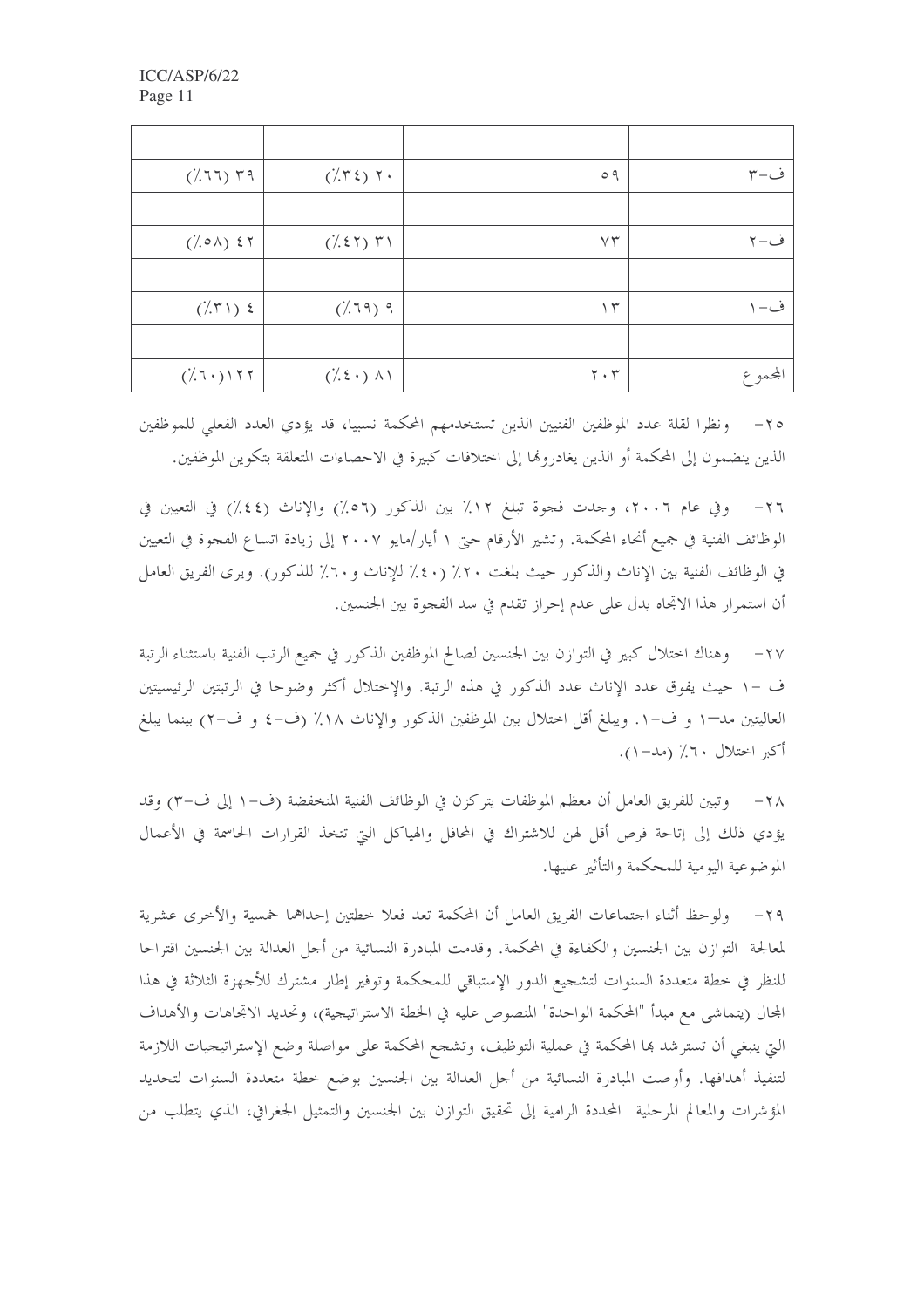المحكمة تنفيذ خطة متسقة ومتكاملة على جميع الأجهزة والهيئات ذات الصلة، بما في ذلك الصندوق الاستئماني للضحايا وأمانة الجمعية.

وبالإضافة إلى ذلك، اقترحت المبادرة النسائية من أجل العدالة بين الجنسين على الفريق العامل أن تضع المحكمة أهدافاً محددة زمنيا للتنسيب في السنوات الثلاث القادمة لتعيين الموظفات والموظفين من البلدان أو المناطق الناقصة التمثيل. وأوضحت المبادرة النسائية من أجل العدالة بين الجنسين أن أهداف التنسيب ليست حصصا ولكنها غايات أو أهداف قابلة منطقيا للتحقيق تستخدم لقياس التقدم المحرز في تحقيق التكافؤ في فرص العمل وتمكين المحكمة من تحديد 'مجالات المشاكل' الناتجة عن التفاوت في التعيين أو الترقية أو تناقص الموظفات أو الموظفين من البلدان ناقصة التمثيل.

٣١ – وأحاط الفريق العامل علما بالأرقام المتعلقة بأصحاب طلبات التوظيف حتى ١ تشرين الأول/أكتوبر ٢٠٠٧ بحسب المنطقة (المرفق الرابع) ولاحظ أن بعض المجموعات الإقليمية سجلت اختلالات أكبر قدرا من غيرها في معدل الطلبات الواردة من الذكور والإناث (مثل ٢٩٢١ طلبا من الذكور و ٨٢٦ طلبا من الإناث في المنطقة الأفريقية مقابل ٢٥٠٦ طلبا من الذكور و ٢٣٥٤ طلبا من الإناث في منطقة أوروبا الغربية والدول الأخرى). وللتغلب على هذا الاختلال، اقترح الفريق العامل أن تكثف المحكمة جهودها بزيادة استخدام أنشطة التوعية والعلاقات الخارجية القائمة للوصول إلى مجموعة أوسع نطاقا من المرشحات المؤهلات.

وبعد المناقشة مع قسم الموارد البشرية، رأى الفريق العامل أنه يمكن استخدام استقصاءات الخروج من  $-\tau \tau$ الخدمة لمعرفة الأسباب التي تدعو الموظفات إلى مغادرة المحكمة.

٣٣ – وعلاوة على ذلك، أثارت المبادرة النسائية من أجل العدالة بين الجنسين المسألة المتعلقة بوظيفة المستشار القانوين المعنى بالفوارق بين الجنسين في مكتب المدعى العام وأعربت عن أسفها لعدم التعيين في هذه الوظيفة بالتحديد. غير أن الفريق العامل لاحظ في هذا الصدد أن مكتب المدعى العام وضع سياسة لمراعاة مثل هذه الفوارق وقام بتنفيذها.

#### خاتمة

لم تحقق المحكمة بعد التوازن بين الجنسين في تعيين موظفيها، على الرغم من عدم ابتعاد الأرقام الحالية  $-\tau$  { كثيرا عن الأرقام المستهدفة للوظائف الثابتة. وعلاوة على ذلك، هناك نقص حاليا في تمثيل النساء في الوظائف الرئيسية التي تشغل بالتعيين.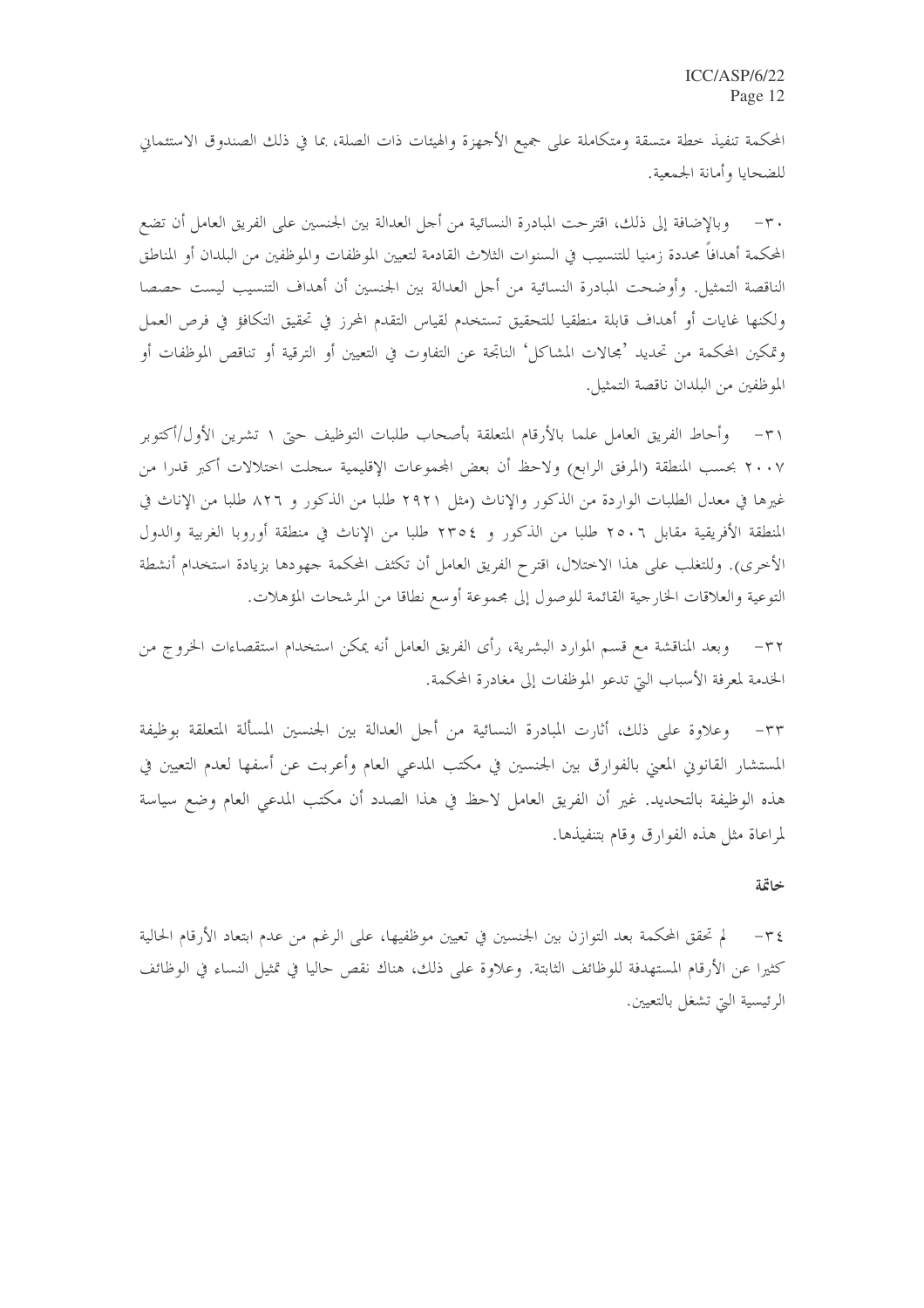توصيات إلى المحكمة

التوصية ٦

ينبغي أن تواصل المحكمة الالتزام بمبدأ تعيين المرشحين الذين تتوافر فيهم أعلى معايير الكفاءة على النحو الوارد في الفقرة ٢ من المادة ٤٤ من النظام الأساسي.

### التوصية ٧

يوصي بأن تولى المحكمة اهتماما خاصا للنقص في تمثيل النساء في الرتب الرئيسية للموظفين.

التوصية ٨

يوصى بأن تواصل المحكمة تنفيذ حطتها الإستراتيجية (التعيين، والتطوير الوظيفي، ورعاية البيئة) مع التأكيد بوجه حاص على السنوات الثلاث الأولى لسد الفجوة بين الجنسين.

## التوصية ٩

يوصى بأن تواصل المحكمة تحديد أسباب مغادرة الموظفات، بما في ذلك، عند الاقتضاء، عن طريق استقصاءات الخروج من الخدمة مع الموظفات المغادرات، ومع التأكيد بوجه خاص على ما إذا كانت أسباب مغادرتمن تتعلق بنوع الجنس.

# توصيات إلى المحكمة والدول الأطراف

# التوصية ١٠

يوصى بأن تولي المحكمة والدول الأطراف المزيد من الاعتبار لتكثيف الجهود الرامية إلى معالجة أوجه الاختلال في معدل طلبات التوظيف الواردة من الذكور والإناث، وذلك مثلا عن طريق التوعية وأنشطة العلاقات الخار جية القائمة.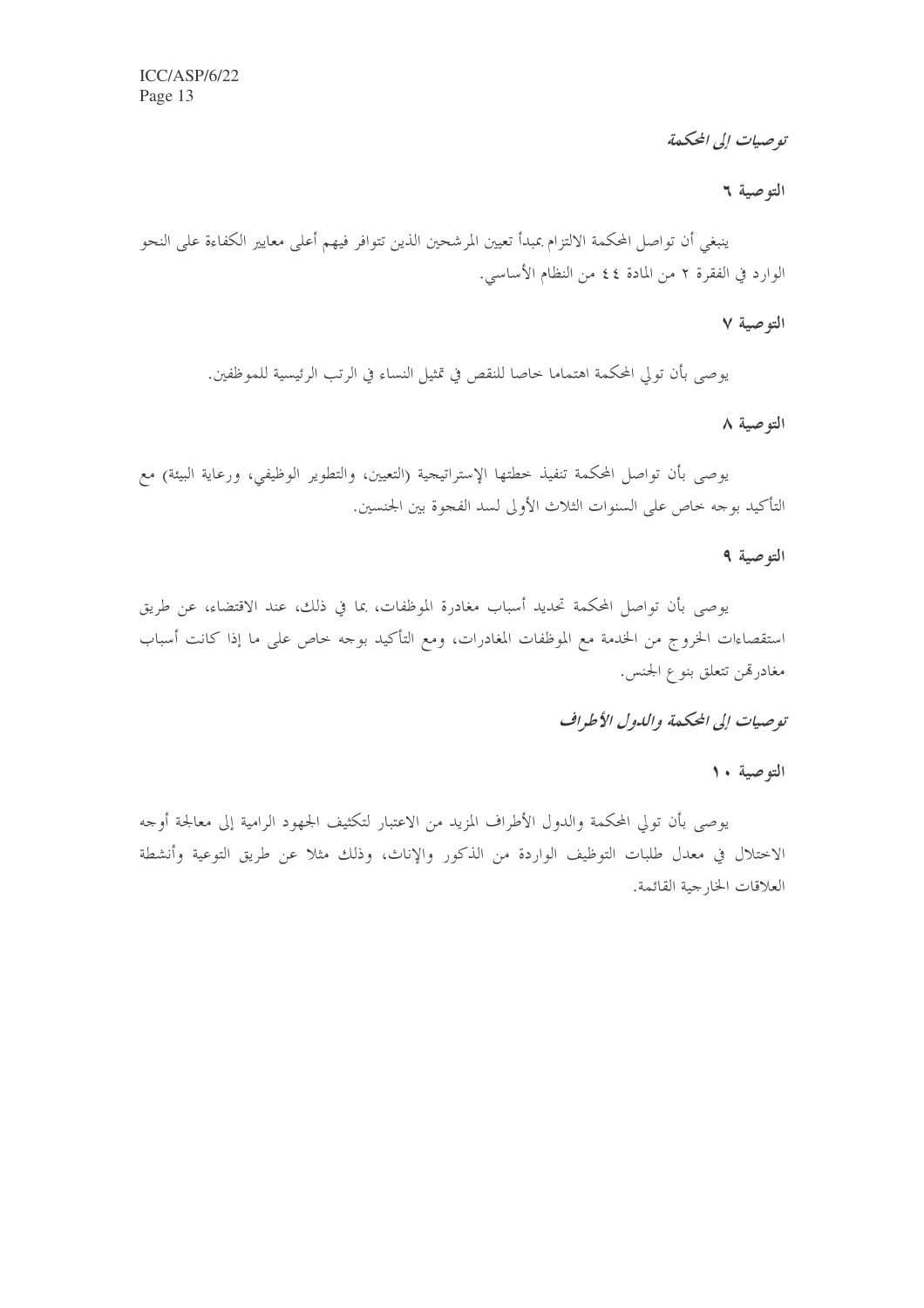ICC/ASP/6/22 Page 14

الجزء الرابع التوظيف والموارد البشرية ألف – مقدمة

٣٥– نظر الفريق العامل في قضايا تتصل تحديدا بالتوظيف بغرض وضع توصيات تتعلق بالكيفية التي يمكن بما للمحكمة أن تُحسّن، بمساعدة من الدول الأطراف، إجراءات التوظيف. وسلم الفريق العامل بأن المحكمة تطبق في الظرف الراهن الفقرة ٢ من المادة ٤٤ من نظام روما الأساسي ونظام النطاقات المُستصوبة وفقا للقارارين -ICC ASP/1/Res.10 و ICC-ASP/2/Res.2 فضلاً عن المبادئ التوجيهية المتعلقة بالتوظيف التي أصدرها المسجل أول مرة في تشرين الأول/ أكتوبر ٢٠٠٣ (بضيعتها المعدلة) والمتصلة بتعيين الموظفين. وأحاط الفريق العامل علما بحقيقة أن هناك في الظرف الراهن سياسة للتوظيف أكثر شمولا (يُعتزم نشرها قريبا) قيد المناقشة الداخلية على صعيد مشترك بين الأجهزة.

وناقش الفريق العامل تحديدا القضايا التالية المتعلقة بالتوظيف والموارد البشرية مع مسؤولين من المحكمة:  $-\tau$ 

- كيف يمكن، إن كان هناك سبيل، تحسين إجراءات التوظيف لتُصبح أكثر شفافية؟  $\binom{5}{1}$
- كيف يمكن، إن كان هناك سبيل، تحسين توظيف رعايا المناطق الممثلة تمثيلا ناقصا ورعايا بلدان  $(\hookrightarrow)$ محددة؟
- كيف يمكن، إن كان هناك سبيل، إدحال تحسينات لتعزيز تطوير المسار الوظيفي بالنسبة  $(5)$ للموظفات الإناث بالمحكمة؟
- كيف يمكن، إن كان هناك سبيل، نشر الإعلانات المتعلقة بالشواغر على نطاق أوسع بحيث  $(2)$ يشمل المرشحين ذوي المؤهلات؟
- كيف يتحقق ويتواصل الحوار الفعال ما بين المحكمة والدول الأطراف بشأن قضايا التوظيف  $(\mathbb{A})$ والموارد البشرية؟

#### باء الاستنتاجات

٣٧– ناقش الفريق العامل استصواب تطوع الدول الأطراف بتزويد المحكمة بقوائم تمكنها من الاتصال بالهيئات الوطنية وهيئات المجتمع المدني المهتمة بتلقى الإعلانات عن الشواغر. ورُئي أن هذا الاقتراح يعتبر لهجا محايدا من حيث الميزانية تتوحاه الدول الأطراف في مساعدة المحكمة على الوصول إلى أعرض مجموعة وطنية ممكنة من المرشحين عن طريق قاعدة بيانات الاتصال الخاصة بالمحكمة. وفضل البعض من الوفود هذا النهج باعتباره الأحدى من حيث التكلفة، فيما استفسر البعض الآخر عما إذا كان هذا النهج لا يُفضى إلى زيادة التوظيف من المناطق التي هي ممثلة حاليا تمثيلًا زائدًا. ورحبت المحكمة، في ردها، باستلام قوائم للاتصال من جميع المناطق بالنظر إلى أن الهدف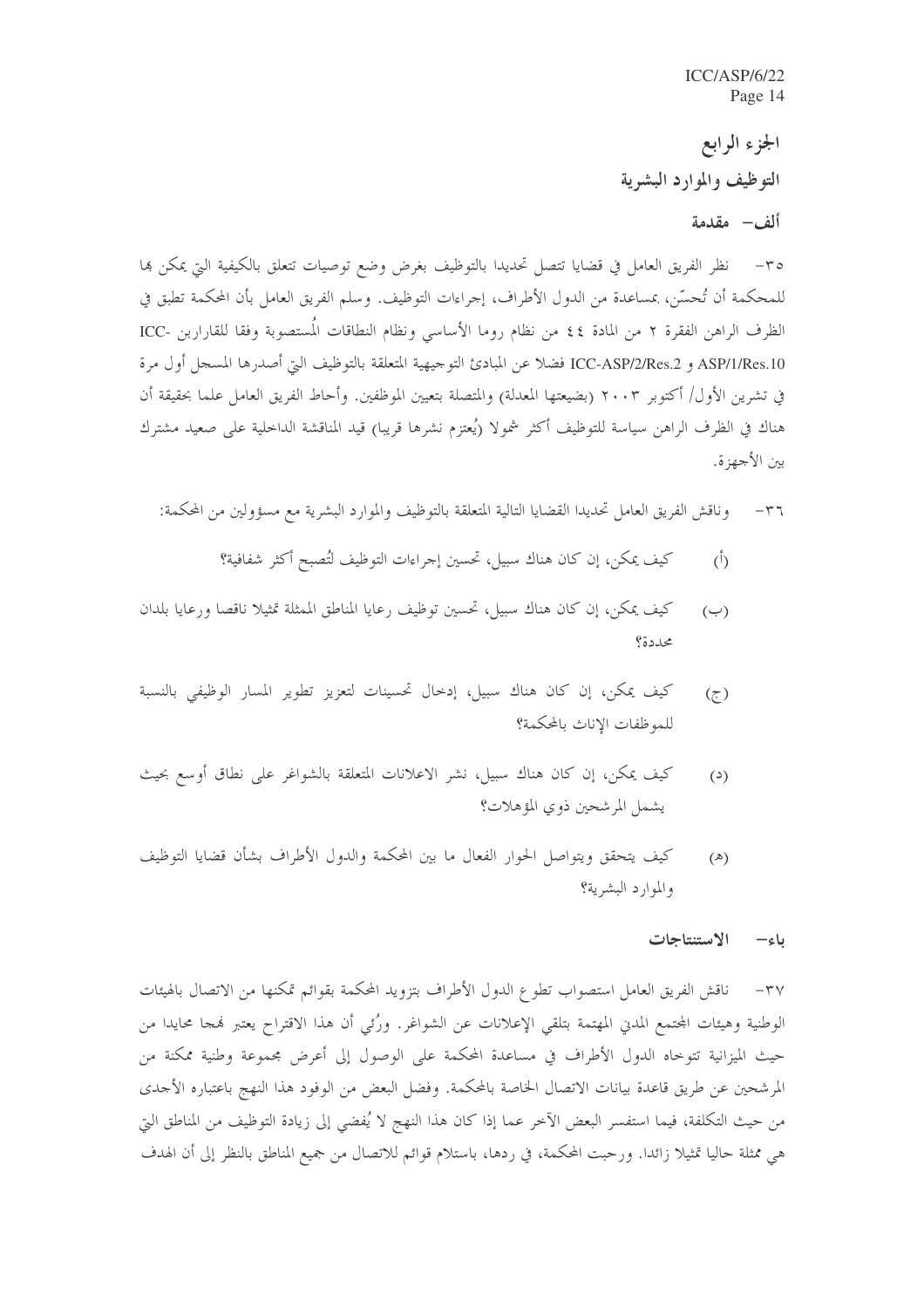الرئيسي يكمن في توظيف المرشح الأكثر كفاءة والأنسب للوظيفة.

٣٨ - أكدت بعض الوفود على حقيقة أن عيبا كبيرا اعترى التوظيف في إطار النموذج الحالي للنطاقات المستصوبة أسفر عن اختلال فادح في التمثيل الجغرافي من حيث المراكز الرئيسية في المحكمة (ف-٤ وما فوقها). ورأى الفريق العامل أنه بالنظر إلى التأثير الهائل الذي يمكن أن يكون لهذه الوظائف في السياسة العامة وفي الجوانب التنظيمية للمحكمة من الأساسي أن يتم تصويب الاختلال الراهن.

وأشار الفريق العامل إلى نواحي الاختلال القائمة حاليا فلاحظ أن أهم أداة لتحقيق التوازن الملائم في  $-\tau$ 9 التمثيل الجغرافي وفي تمثيل الجنسين تكمن في شفافية العملية واتسامها بالقسط. وفيما يسلم الفريق العامل بأن المحكمة قد تطالب في بعض الأحيان بالتغاضي عن مبدإ توظيف المرشح الأفضل في سبيل الحد من الاختلال القائم (فيما يتعلق على سبيل المثال بنو ع الجنس في بعض الوظائف الفنية العالية المستوى، أو حتى في حالة مرشح ينتمي إلى بلد ممثل تمثيلا ناقصا) اتفق الفريق العامل مع ذلك على أن من واحب المحكمة أن تتقيد بمبدإ توظيف المرشح الأفضل تأهىلا.

وبينت المحكمة، ردا على الهموم التي أثيرت، ألها عمدت، تحقيقا للشفافية، إلى إدراج مبادئ توجيهية في  $-5$ موقعهاعلى شبكة الإنترنت لتكون تلك المبادئ هي مرجعية كل مترشح.

٤١ – وبالنظر إلى المصاعب التي واجهتها المحكمة في تعيين الموظفين المناسبين من بعض البلدان استفسر عدد من الوفود عن أسباب عدم ترشح رعايا من مناطق معينة. ولاحظت المحكمة، ردا على هذا الاستفسار، إلى ألها لا تملك تفسيرا واضحا ولكنها أشارت أن من الأسباب المكنة ما يكمن في تنافسية الأجور التي تعرضها المحكمة وحقيقة ألها محكمة واقعة في غرب أوروبا و/ أو حقيقة الحواجز اللغوية.

٤٢ – وأشار الفريق العامل إلى أهمية الوصول إلى أعرض مجموعة ممكنة من المرشحين المؤهلين فناقش إمكانيات تعزيز عملية التوظيف من خلال استخدام الموظفين الموفدين في مهام للتعرف على ذوي المواهب حين يجرون مقابلات مع مسؤولين في مختلف البلدان فضلا عن إمكانية تنظيم بعض حملات التوظيف في المناطق ناقصة التمثيل. بالإضافة إلى ذلك، شجع الفريق العامل قسم الموارد البشرية بالمحكمة على تنويع إعلاناته عن الشواغر بمدف الوصول إلى المرشحين من البلدان ناقصة التمثيل و/أو المرشحات ممن يملكن حلفية لها صلة بقضايا الجنسين وذلك من خلال الاستخدام الأكثر كثافة للمواقع ذات الصلة على شبكة الإنترنت، أو قائمة بالعناوين البريدية الإلكترونية أو الرسائل الإخبارية أو شبكات المنظمات غير الحكومية ورابطات المحامين الإقليمية أو الوطنية ووسائط الإعلام المكتوبة الوطنية أو الإقليمية.

٤٣ – وفيما يتعلق بالتطوير الوظيفي، رحب الفريق العامل بالجهود التي تبذلها المحكمة لوضع خطة للتطوير الوظيفي تكون مرنة وشاملة وتتيح للموظفين فرص الترقية في المحالات التي لهم فيها خبرة وتسلم هذه الخطة بنقص التمثيل بالنسبة للموظفات.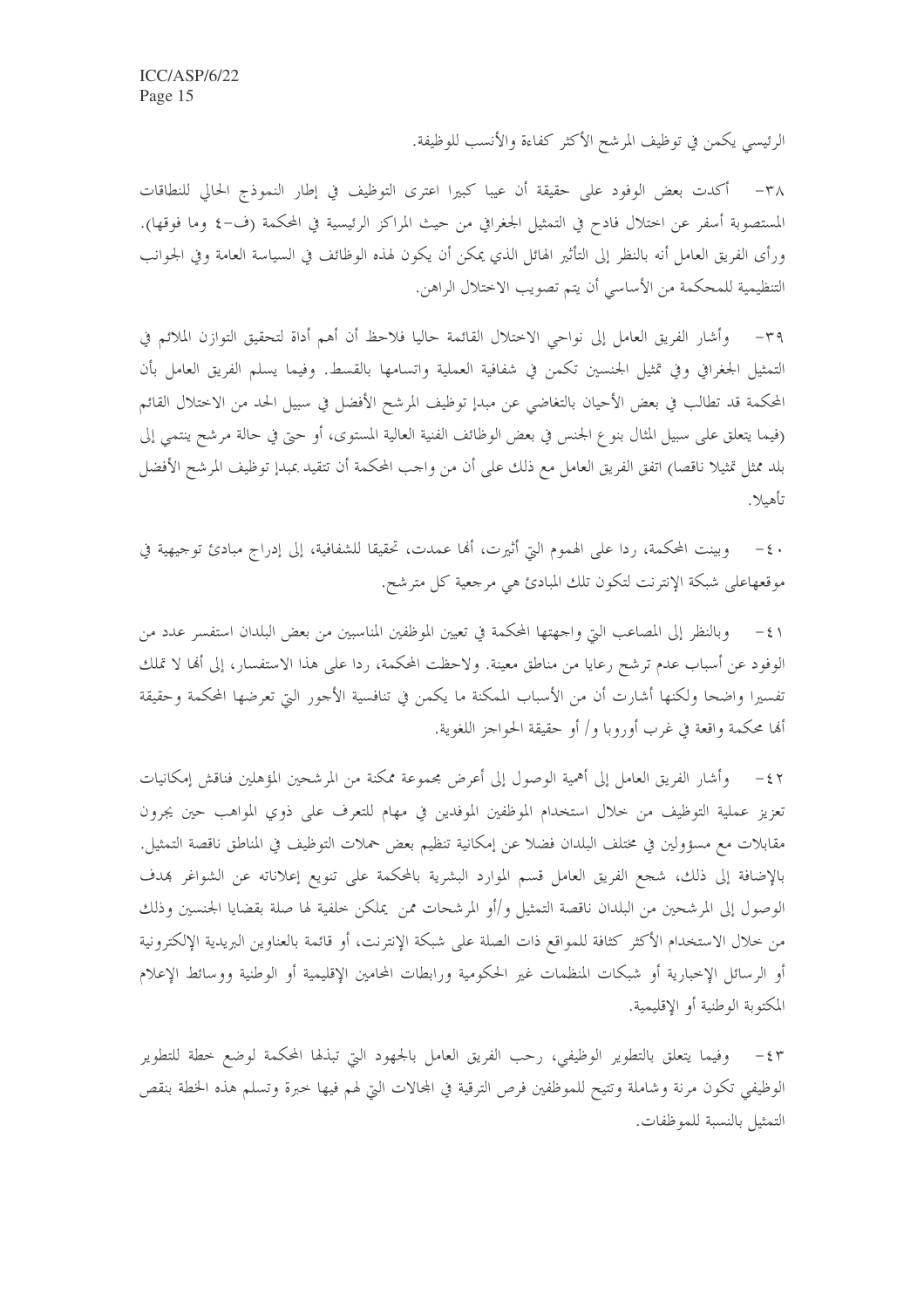٤٤- وأحاط الفريق علما كذلك بالجهود التي تبذلها المحكمة وتتجلى في خطتها الاستراتيجية الهادفة إلى تحقيق ''بيئة راعية للموظفين ونموذج للإدارة العامة''.

0 £ – وفيما يتعلق بمساعدة المحكمة على توفير معلومات شاملة ودقيقة للدول الأطراف بخصوص قضايا التوظيف والموارد البشرية، لاحظت المحكمة ألها ما فتئت تتلقى طلبات منتظمة تخص الرسوم والجداول وغير ذلك من البيانات المتعلقة بالتوزيع الجغرافي والتوازن ما بين الجنسية. وطلبت المحكمة، في هذا السياق، من الفريق العامل أن ينظر في إمكانية الحصول بانتظام على رسوم مقياسية بدلًا من أن توجه إليه طلبات كلما دعت الحاجة.

وفي أعقاب مشاورات دارت بين المُيسرة وقسم الموارد البشرية، تقرر أن توفُّر، من أصل جملة بكاملها من  $-57$ الوثائق المفيدة، مجموعة حاصة تضم بالأساس رسوما، وذلك مرتين كل سنة قبيل اجتماعات لجنة الميزانية والمالية التي تعقد عادة في نيسان/ أبريل وأيلول/ سبتمبر. وتُرفق طيه الوثائق التالية المؤرخة ١ تشرين الأول/ أكتوير ٢٠٠٧، والَّتِي وُجهت في السابق إلى الفريق العامل كمثال على الوثائق المقياسية التي يُقترح إدراجها (أنظر المرفق الرابع):

- التمثيل الجغرافي بحسب المنطقة والوظائف الفنية الثابثة (المستهدفة والفعلية)؛  $(1)$ 
	- التمثيل الجغرافي بحسب كل بلد على حدة؛  $(7)$
	- الدائرة المقسمة للوظائف الفنية: الدول الأطراف والدول غير الأطراف؛  $(\Upsilon)$
- النمو في الموظفيين التابعين للمحكمة الجنائية الدولية باستثناء المسؤولين المنتخبين؛  $(5)$
- استعراض في شكل دائرة مقسمة شامل لجميع موظفي المحكمة الجنائية الدولية باستثناء المسؤولين  $(0)$ المنتخبين؛
	- النشاط التوظيفي المتعلق بالوظائف الثابثة؛  $(7)$
	- مقارنة على أساس نوع الجنس بين أصحاب طلبات الوظائف وموظفي الفئة الفنية؛  $(Y)$ 
		- أصحاب طلبات الوظائف والموظفون بحسب المنطقة (الأعداد الفعلية).  $(\wedge)$

توصيات مقلدمة إلى المحكمة

# التوصية ١١

يوصَى بأن تواصل المحكمة تطوير وتعزيز حطة للتطوير الوظيفي لجميع الموظفين تتسم بالمرونة والشمول.

#### الوصية ١٢

يوصَى بأن تضاعف المحكمة، عند الاقتضاء، نشاطها المتعلق يالإعلان عن الوظائف الشاغرة من خلال القنوات الوطنية و/ أو الصحافة الإقليمية أو الوطنية بدلا من الاعتماد أساسا على الصحف والمنشورات الدولية.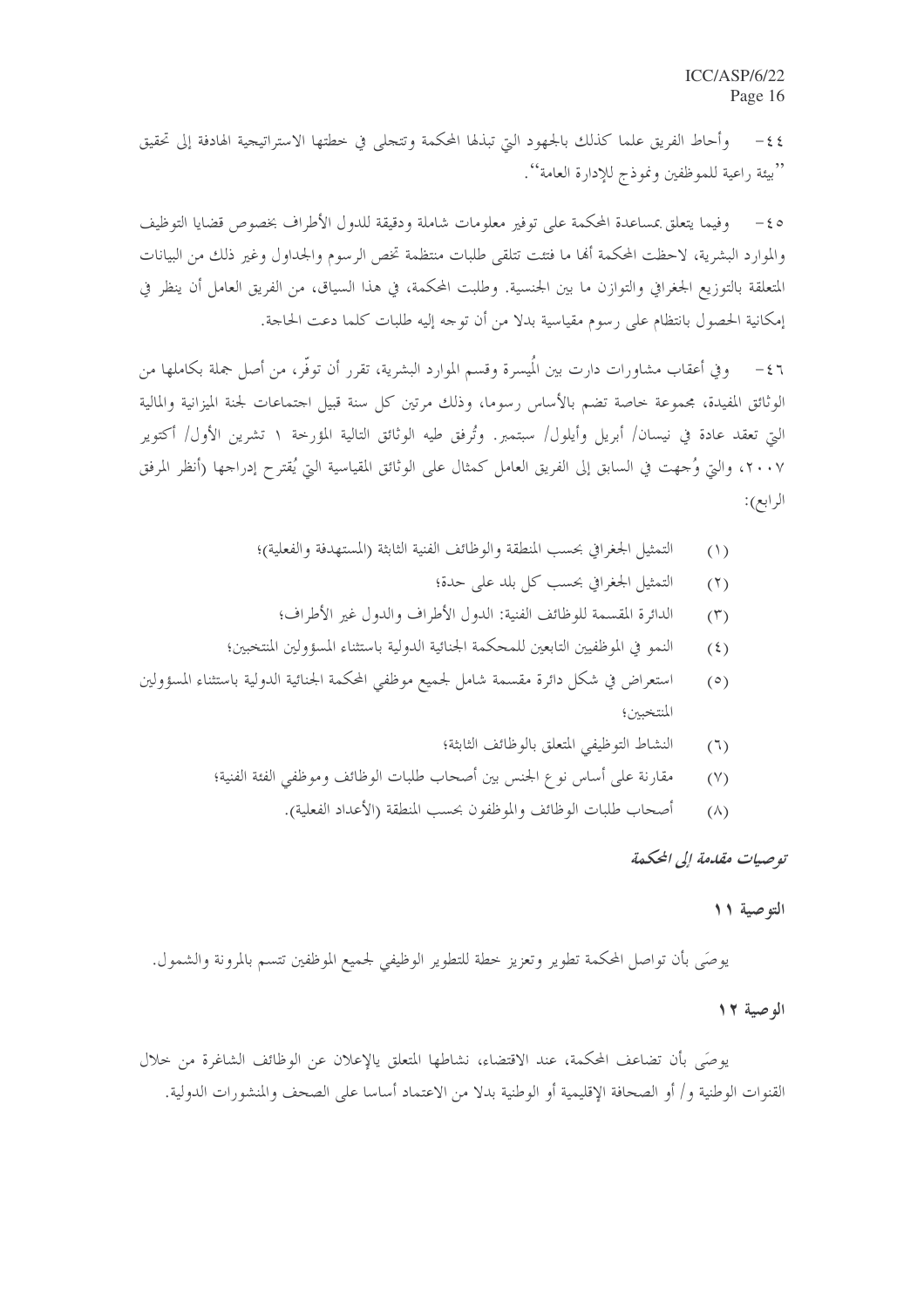التوصية ١٣

يوصَى بأن تُزود المحكمة الدول الأطراف مرتين في السنة بمجموعة منتظمة من الوثائق المقياسية (على النحو المبين أعلاه) في موعد يصادف انعقاد دورات لجنة الميزانية.

توصية إلى اللهول الأطيراف

### التوصية ١٤

يوصَى بأن تقوم الدول الأطراف بنشر الاعلانات عن الشواغر على نطاق أوسع في المناطق ناقصة التمثيل وذلك بغية مساعدة المحكمة على تلقى الطلبات من المرشحين الأكفاء المنتمين إلى تلك المناطق.

# الجزء الخامس مقترحات ترمي إلى زيادة تحسين التوازن الجغرافي والتوازن بين الجنسين

ألف – مقدمة

٤٧ – بعد أن أُهْبِي الفريق العامل الجزء الأول من ولايته، وتحديدا بعد أن بين المركز الحالي للتمثيل الجغرافي والتوازن بين الجنسين في تعيين الموظفين على نحو ما هو موضح في الجزئين الثاني والثالث من هذا التقرير ناقش الفريق العامل تاليا وبحث الشطر الثاني من ولايته وهو المتعلق بتقديم مقترحات إضافية لتحسين التوازن الجغرافي وبين الجنسين.

٤٨ - وتقوم المحكمة حاليا، كما سبق بيانه، بتطبيق نموذج الأمم المتحدة بخصوص التمثيل الجغرافي لتعيين موظفين من الفئة الفنية استنادا إلى القرار ICC-ASP/1/Res.10 الذي اعتُمد أصلا في الدورة الأولى للجمعية عام ٢٠٠٢ باعتباره مبادئ توحيهية مؤقتة. واعتُمدت هذه المبادئ التوحيهية المؤقتة في وقت لاحق بتوافق الآراء في الدورة الثانية من قبل الجمعية المعقودة في عام ٢٠٠٣ بموجب القرار ICC-ASP/2/Res.2 ويطبق منذئذ وحاليا بوصفه جزءًا لا يتجزأ من النظام الأساسي للموظفين.

٤٩ - وفيما يخص الجزء الثاني من الفقرة ٢٢ من القرار ICC-ASP/5/Res.3، أي التقدم ''عند اللزوم، بأي مقترحات لزيادة تحسين التمثيل الجغرافي والتوازن بين الجنسين في عملية التوظيف''، أعرب عن آراء مختلفة فيما يتعلق بمعنى كلمة ''تحسين''. وترى أغلبية الفريق العامل بأن تكريس التحسينات المحتملة في هذا المحال ينبغي أن يتم في إطار نموذج الأمم المتحدة القائم كما تطبقه المحكمة. وعبرت دول أخرى عن الرأي القائل بأن المناقشة ينبغي أن تنظر أيضا في إمكانية الخروج عن النموذج القائم ذاته. على أن جميع الوفود أعربت عن الحاجة للمواءمة بين مختلف الآراء ولمواصلة تحقيق التقدم دون المساس بأي من الرأيين.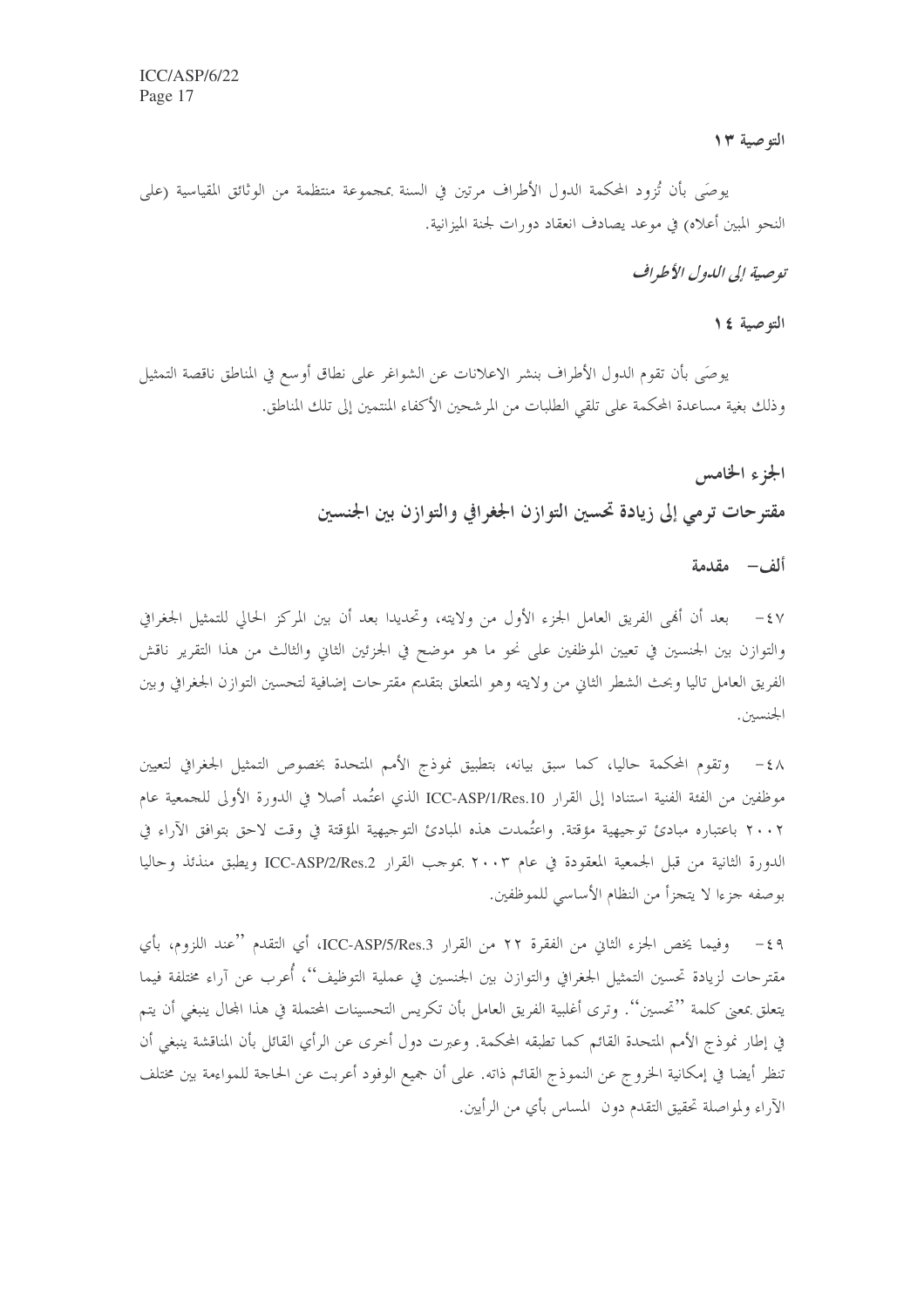٥٠ – وبالرغم مما تقدم، وأثناء احتماع عقده الفريق العامل، قدم ممثل الائتلاف من أحل المحكمة الجنائية الدولية عرضا يتعلق بورقة بحث عنوالها ''المحكمة الجنائية الدولية والتمثيل الجغرافي فيما بين الموظفين– بحث يتعلق بالنُّظُم البديلة الخاصة بالنطاقات المستصوبة''، مؤرخ ١٠ أيار/ مايو ٢٠٠٧ (أنظر المرفق الثاني عشر).

بالإضافة إلى ذلك أحاط الفريق العامل علما بوجهة نظر دولة طرف ممثلة في الفريق العامل في نيويورك  $-0)$ ولكنها غير ممثلة في الفريق العامل في لاهاي. بالإضافة إلى ذلك، وفي ٧ حزيران/ يونيه ٢٠٠٧، قدمت المُيسرة إحاطة إعلامية شملت وفود الفريق العامل في نيويورك.

باء– الاستنتاجات

#### المناقشات التي أجراها الفريق العامل  $\rightarrow$

في ضوء المعلومات الواردة من ائتلاف النظمات غير الحكومية من أجل إنشاء محكمة جنائية دولية رأت  $-0 \gamma$ وفود عديدة أن الانتقال إلى نظام النطاقات المستصوبة التذ يأخذ بعين الاعتبار المنطقة التي تُجري فيها المحكمة تحقيقات يمكن ان تثير مشاكل مفاهيمية وعملية وإن مثل هذا النظام من شأنه أن يُقوض عالمية المحكمة. ولاحظوا، علاوة على ذلك، أن النموذج الذي يقضى بإسناد ثقل أكبر للمناطق ذات الصلة بالحالة لأغراض التوظيف، إن هو اعتُمد، فإن نشوءِ حالات إضافية في مناطق أخرى سيتطلب إجراء تغيير كبير في الأهداف المتعلقة بتعيين الموظفين بالنسبة لشيّ المناطق؛ وهي مسألة جعلت النموذج المذكور أقل ثباتا من النموذج القائم. وحيّ معدلات تناقص الموظفين العادية قد لا تكفي لتلافي الاختلال الناتج.

٥٣ - ولاحظت وفود عديدة، بالإضافة إلى ذلك، أثناء المناقشة أن البحث الذي قدَّمه ائتلاف المنظمات غير الحكومية من أجل إنشاء محكمة جنائية دولية لم يكن كاملا حيث كانت هناك متغيرات لا حد لها تتعلق بالنماذج الجغرافية المحتملة وأن الائتلاف تلقى وبحث عينة محدودة استخدمتها مختلف الوكالات التابعة للأمم المتحدة. ولاحظوا أنه كان من الأفيد أن تُتاح فرصة للنظر في نماذج حغرافية ممكنة أخرى تستخدمها منظات دولية غير الأمم المتحدة بما في ذلك المنظمات القضائية الدولية للحصول على صورة أكمل.

بيد أن بعضا من الأعضاء في الفريق العامل رأى أن نظام النطاقات المستصوبة الذي يقوم عليه نموذج الأمم  $-\circ 5$ المتحدة وكما تطبقه المحكمة يجب تعديله لجعله نموذجا أكثر عدالة بالنظر إلى أن المحكمة لها ولاية محددة وفريدة الطابع والتمثيل الجغرافي للموظفين يُسهم بقسط وافر في شرعية المؤسسة ولاسيما في المناطق التي تشهد حالات. وأعرب، في هذا السياق، عن رأي مفاده أن الانتقال إلى نموذج يحد من النفوذ الحالي لأهم المساهمين في ميزانية المحكمة سوف يُرى أنه نموذج أكثر عدالة.

٥٥– مع ذلك، وفيما يخص نموذج الأمم المتحدة كما اعتمدته الجمعية، ساد الفريق العامل توافق عريض في الآراء يقضي بالاستمرار في التماس السبل لتحسين التمثيل الجغرافي العادل في إطار النموذج القائم حيث أن المؤشرات الأساسية أظهرت أن ليس هناك على وجه العموم، اختلالات بارزة.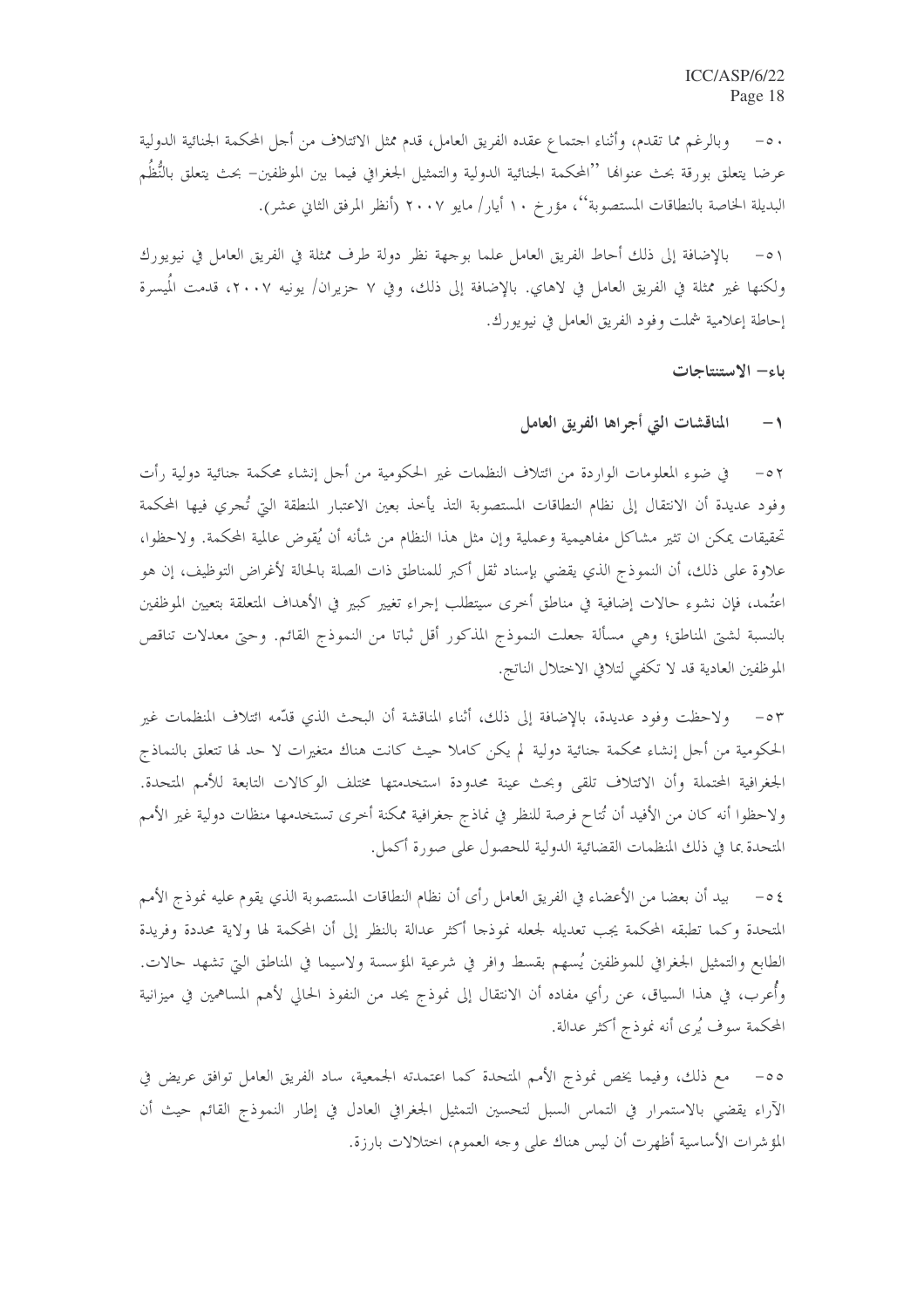٥٦ – وفيما يخص الاقتراحات المتعلقة بتحسين التوازن بين الجنسين في تعيين الموظفين، يحيل الفريق العامل إلى الجزء الثالث من التقرير.

> آراء أخرى واردة من الوفود غير الممثلة في الفريق العامل في لاهاي  $-7$

عُمَّمت على جميع الدول الآراء الخطية التيّ أبدهما دولة طرف ممثلة في الفريق العامل في نيويورك ولكنها  $-0V$ غير ممثلة في الفريق العامل في لاهاي. وترد هذه الآراء في المرفق الثالث عشر.

وللتشجيع على أوسع تبادل ممكن للآراء حول هذه القضية أجرت المُيسّرة مناقشات مع الفريق العامل في  $-\circ \wedge$ نيويورك في ٧ حزيران/ يونيه ٢٠٠٧.

٥٩ – وأفادت المُيسَّرة أن وحهات النظر التي أبدهما دولة طرف ووفود أحرى تحدثت في إطار الفريق العامل في نيويورك تعكس الشواغل الجدية إزاء النظام الحالي للنطاقات المستصوبة الذي يقوم عليه نموذج الأمم المتحدة بشأن التمثيل الجغرافي استنادا إلى القرار ICC-ASP/1/Res.10 . وأبدت بعض الوفود، بوجه حاص، الرأى القائل بأن نظام التوظيف الحالي نظام غير مُنصف وغير عادل وبما أن المحكمة مؤسسة مستقلة لا ينبغي أن يتوقف توظيف العاملين من الفئة الفنية فيها على مبدإ المساهمة في الميزانية. وأكدت بعض الوفود بأن موظفي المحكمة المنتسبين إلى أكبر ثلاث مجموعات (هي إفريقيا وأسيا ومجموعة دول أمريكا اللاتينية ومنطقة البحر الكاريبي) مجتمعة يشكلون فقط ٣٠٪ من مجموع الموظفين بمقتضى نموذج الأمم المتحدة الحالي الذي تطبقه المحكمة. وبالإشارة إلى هذه الشواغل، تم بيان أنه لا بد من اتخاذ تدابير لإحداث تغيير في نموذج الأمم المتحدة الحالي.

٦٠– وشكر الفريق العامل في لاهاي المُيسرة على التقرير الذي قدمته و لم يُبد أي تعليق على محتواه.

توصيات إلى المكتب

التوصية ١٥

يوصى بأن يواصل المكتب بالاشتراك مع المحكمة تحديد السبل الكفيلة بتحسين التمثيل الحغرافي العادل في إطار النموذج الحالي وذلك دون المساس بأي مناقشات تحري مستقبلا حول استنساب (او عدم استنساب) النموذج الحالي.

#### الته صبية ١٦

يبقى موضوع التوازن الجغرافي والتوازن بين الجنسين مطروحا على المكتب.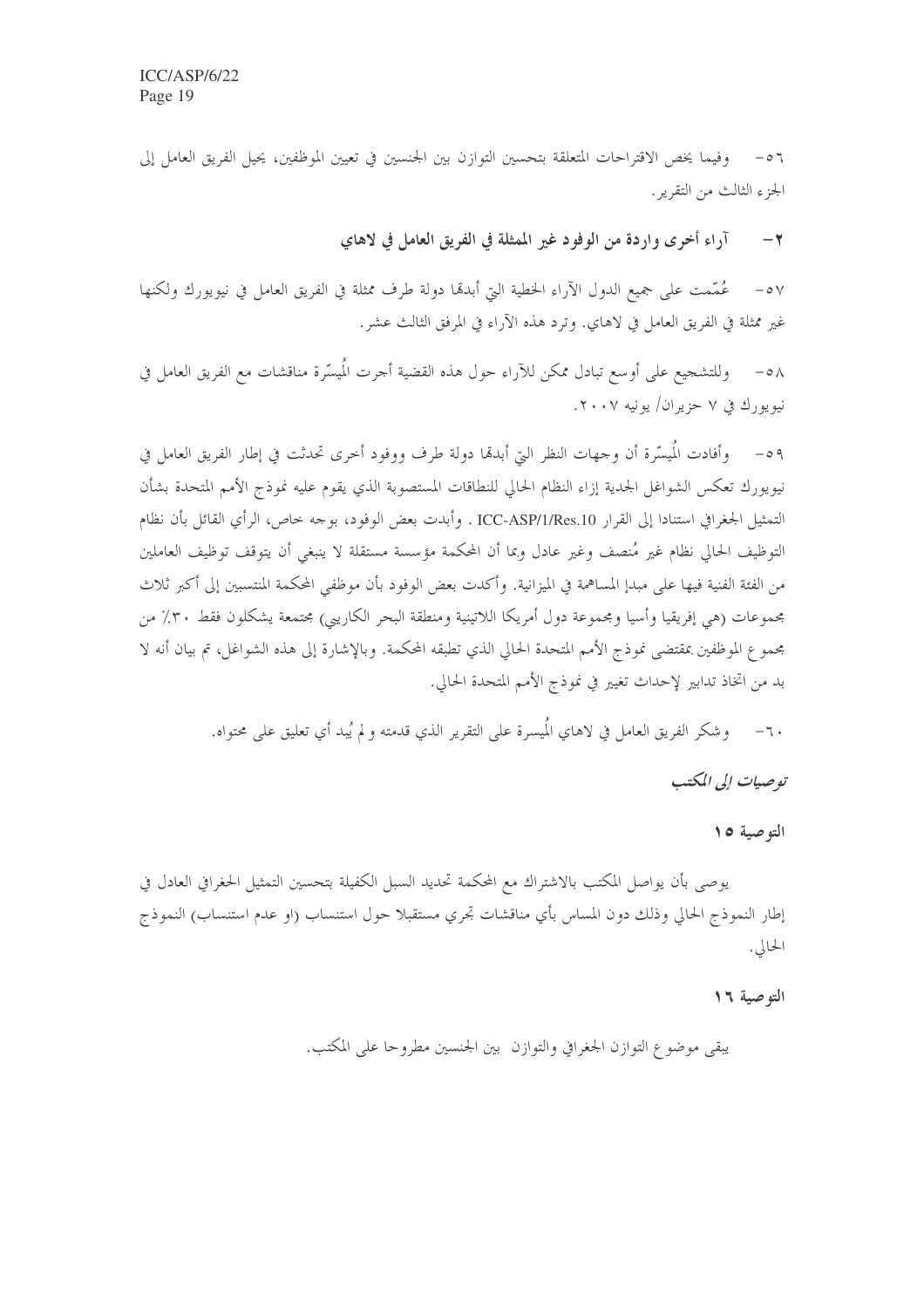# المرفق الأول

ورقة مقدمة من المُيسّرة، السفيرة كاليمي موغامبي موريا (کینیا) بتاریخ ۸ تشرین الأول/ أکتویر ۲۰۰۶

مقترحات لتحسين التمثيل الجغرافي العادل والتوازن بين الجنسين في تعيين الموظفين

مقترحات مقدمة من المُيسرة

- استخدام الرسائل الإخبارية التي تعدها السفارات/ وزارات الشؤون الخارجية؛  $\langle \hat{L} \rangle$
- يمكن للدول أن تقدم إلى المحكمة قوائم بريدية تُدرج فيها أسماء المنظمات غير الحكومية/  $(\hookrightarrow)$ المؤسسات العلمية/ الرابطات المهنية التي توجه إليها على أساس منتظم القوائم بالشواغر؛
- التمديد في فترة الأسابيع الأربعة التي تتوخاها المحكمة حاليا كمدة للإعلانات بسبب ألها فترة  $(5)$ قصيرة جدا بالنسبة للردود الواحب أن تقدمها البلدان النامية.

# مقترحات مقدمة من المحكمة

إن الجهود المتظافرة لنشر المعلومات الخاصة بالوظائف المتاحة `` التي تبذلها المحكمة يمكن أن تشمل ما يلي:

- استخدام مواقع الإنترنت المتخصصة في التوظيف (من شأن هذا الإحراء أن يتطلب اعتماد موارد  $(\mathfrak{h})$ إضافية في الميزانية لعام ٢٠٠٧)؛
	- استهداف دول/مناطق/مهن بعينها؛  $(\hookrightarrow)$
	- إيفاد بعثات توظيف لبعض المناطق/البلدان.  $(7)$

<sup>(</sup>١) قد تترتب على هذه الجهود آثار في الميزانية البرنامجية حيث سيلزم تخصيص موارد إضافية لغرض التوظيف.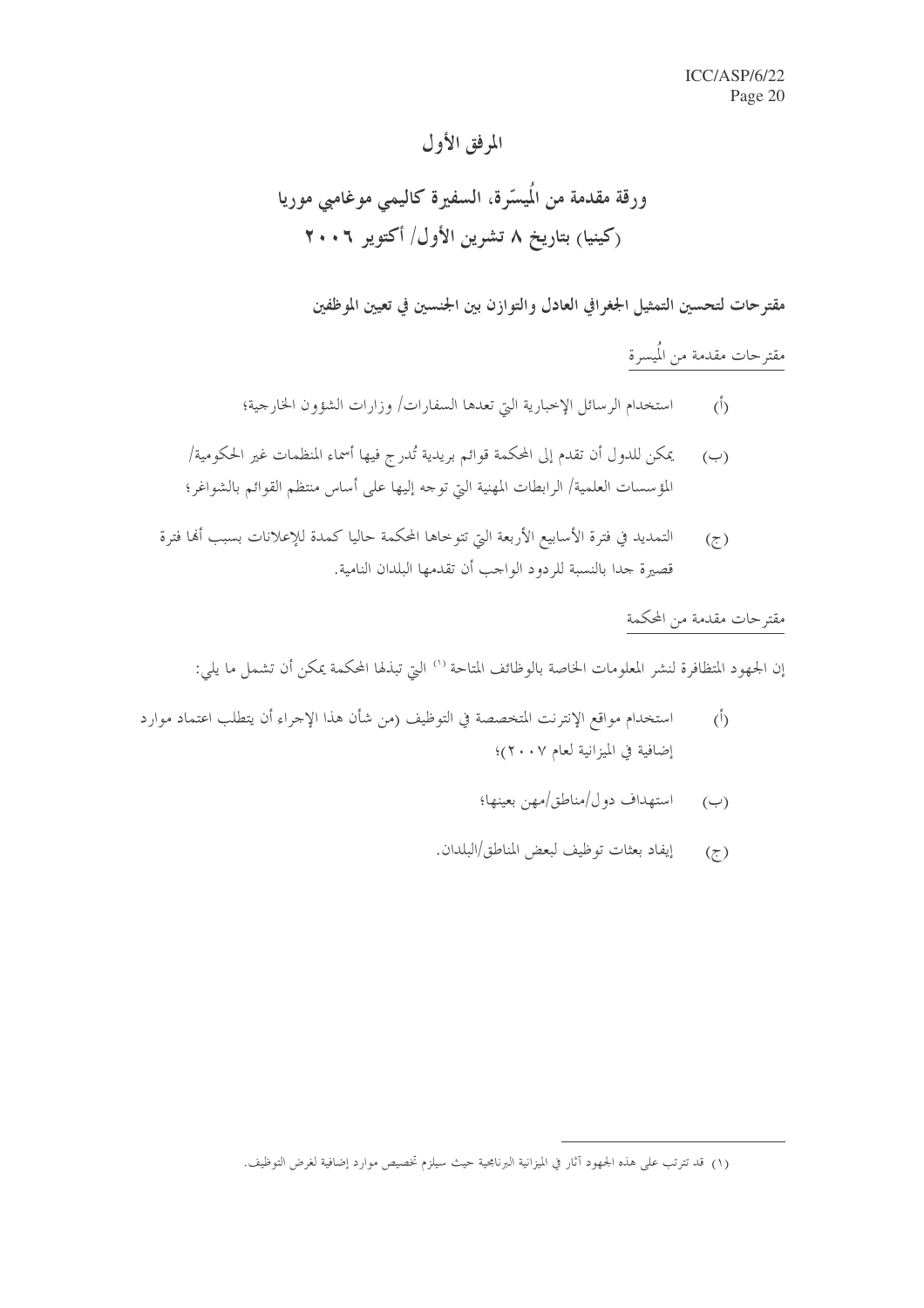# المرفق الثاني

# $ICC-ASP/1/Res.10$  القرار

الذي اعتمدته جمعية الدول الأطراف في جلستها العامة الثالثة المعقودة في ٩ أيلول/سبتمبر ٢٠٠٢ بتوافق الأداء

القرار ICC-ASP/1/Res.10

اختيار موظفي المحكمة الجنائية الدولية

إن جمعية اللهول الأطراف

/ذِ تضع في ا*عتبارها* الفقرة ٢ من المادة ٤٤ والفقرة ٨ من المادة ٣٦ من نظام روما الأساسي للمحكمة الجنائية الدولية اللتين تنصان على وحوب أن يراعى في تعيين موظفي المحكمة توافر أعلى معايير الكفاءة والمقدرة والنزاهة والحرص على تمثيل النظم القانونية الرئيسية في العالم، والتوزيع الجغرافي العادل، والتمثيل العادل للذكور والاناث،

وإِذِ تضع *أيضا في اعتبارها* المادة ٥٠ من النظام الداخلي التي تنص على أن اللغات الرسمية للمحكمة هي الإسبانية والانكليزية والروسية والصينية والعربية والفرنسية، أما لغتا العمل فهما الانكليزية والفرنسية،

و*إذ تلاحظ* أن النظام الأساسي لموظفي المحكمة، المنصوص عليه في الفقرة ٣ من المادة ٤٤ من نظام روما الأساسي والذي يجسد هذه المبادئ، لن يتسبى لجمعية الدول الأطراف صياغته قبل النصف الثاني من عام  $cY \cdot Y$ 

*ورغبة منها* في وضع مبادئ توحيهية مؤقتة لتطبيق هذه المبادئ خلال الفترة الانتقالية لإنشاء المحكمة،

تقرر أن تُطبق المبادئ التوجيهية الواردة في مرفق هذا القرار عند اختيار وتعيين موظفي المحكمة إلى حين إقرار النظام الأساسي للموظفين وفقا لنظام المحكمة الأساسي.

مرفق القرار

١ – المبدأ العام – تطبق المعايير الواردة في الفقرة ٨ من المادة ٣٦، والفقرة ٢ من المادة ٤٤، والفقرتان ١ و ٢ من المادة ٥٠، لدى تعيين موظفى المحكمة ككل ودون تمييز من حيث الفئة. أما إذا تعلق الأمر بالتوزيع الجغرافي، فلا يطبق النظام المذكور في الفقرة ٤ إلا على موظفي الفئة الفنية (الدرجة ف – ١ فما فوق).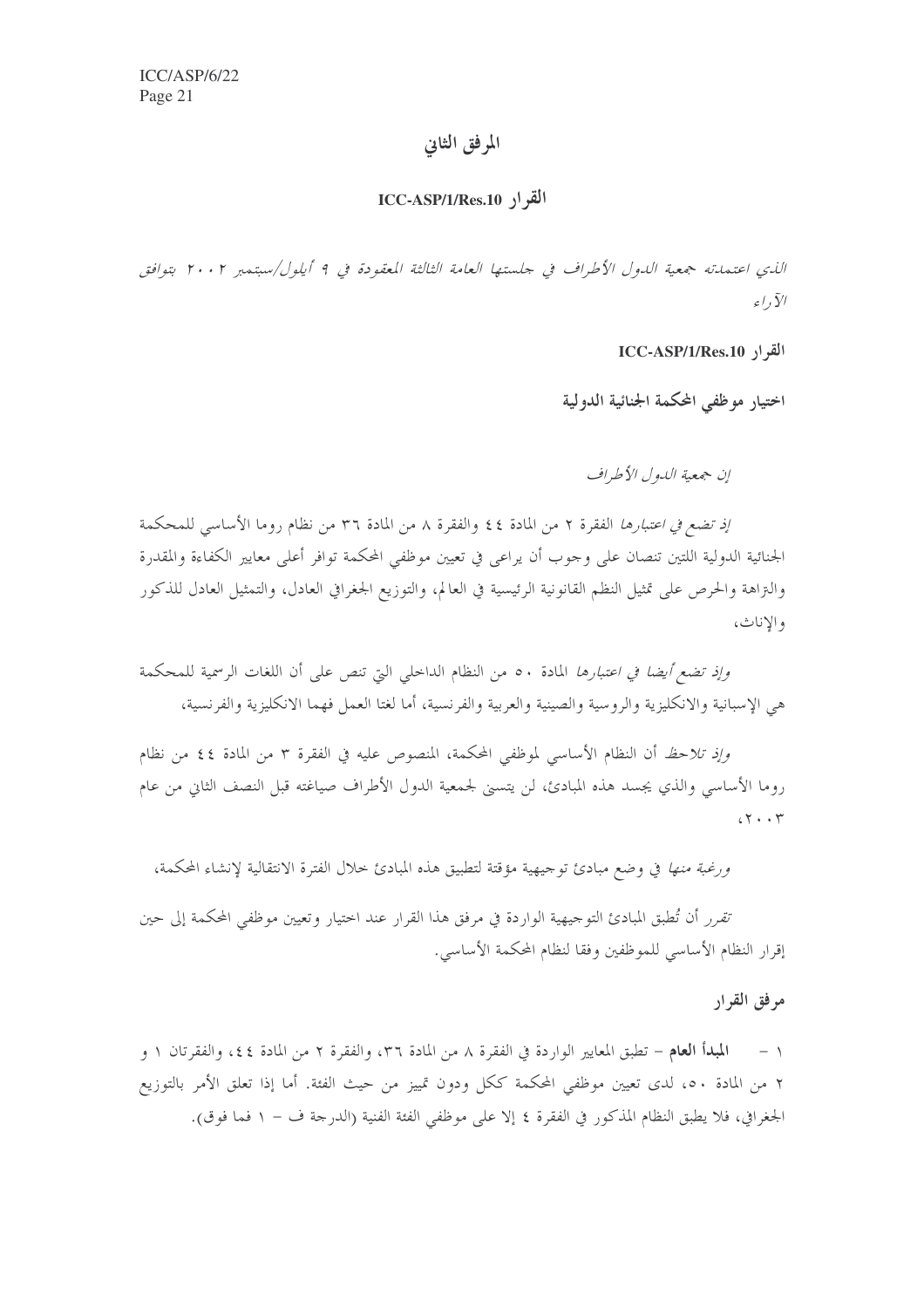الإعلان عن الشواغر – تحاط كافة الدول الأطراف والدول التي تبدي اهتمامها، بعد شروعها في  $-7$ عملية التصديق على النظام الأساسي أو الانضمام إليه، بتلقى ذلك الإعلان، علما بجميع الشواغر وبالشروط المطلوبة من المرشحين لملئها. وينشر أي إعلان من هذا القبيل أيضا على موقع المحكمة على الإنترنت.

وقد تشمل هذه الإخطارات، حيثما كان ذلك ملائما لتحقيق توازن أفضل من حيث المساواة بين الجنسين أو التوزيع الجغرافي، إعطاء الأفضلية للنظر في ترشيحات ممثلين عن حنسيات معينة أو حنس بعينه.

الكفاءة – بوجه عام، تُحدد كفاءة المرشحين من حلال تقييم أولى لمعارفهم وحبراقم. وينبغي أن  $\tau$ يشمل ذلك، قدر الإمكان وحسب الاقتضاء، أمثلة عن قدرة المرشح على التحليل والصياغة بإحدى لغيّ العمل في المحكمة أو كلتيهما. وقد يكون هذا التقييم، حسب الاقتضاء، ذا طابع تنافسي. وتتكون المرحلة الثانية من امتحان شفوي بإحدى لغبت العمل أو كلتيهما.

وفي حال وجود مرشحين من مؤسسات مماثلة قد يتكون التقييم الأول من تقدير لخبرة المرشح وسجله في المنظمة التي أتى منها. ويعقب ذلك امتحان شفوي بإحدى لغتي العمل أو كلتيهما.

وفي الحالتين، تعتبر معرفة لغة رسمية إضافية واحدة على الأقل نقطة إيجابية تؤخذ في الاعتبار .

٤ – التوزيع الجغرافي – في ما يتعلق بالوظائف الثابتة (أي الممولة من الميزانية)، وفي حال إجراء تعيينات لمدة لا تقلَّ عن ١٢ شهرا، يسترشد مبدئيا في اختيار الموظفين في الفئة بنظام النطاقات المستصوبة المستند إلى النظام المطبق في الأمم المتحدة'''. وينبغي تمثيل رعايا الدول الأطراف ورعايا الدول التي شرعت في عملية التصديق على النظام الأساسي أو الانضمام إليه، تمثيلا كافيا ضمن موظفي المحكمة. غير أنه يجوز أيضا النظر في طلبات رعايا الدول غير الأطراف.

ه – جنة اختيار الموظفين – يشكل مدير قسم الخدمات المشتركة لجنة لاختيار الموظفين لا يزيد عدد أعضائها عن ثلاثة لإسداء المشورة بشأن اختيار الموظفين وفقا لهذه المبادئ التوجيهية. ويتولى الموظف المسؤول عن الموارد البشرية مهمة دعوة اللجنة إلى الاجتماع.

<sup>(</sup>١) انظر A/56/512، وقرار الجمعية العامة ٢٥٨/٥٥.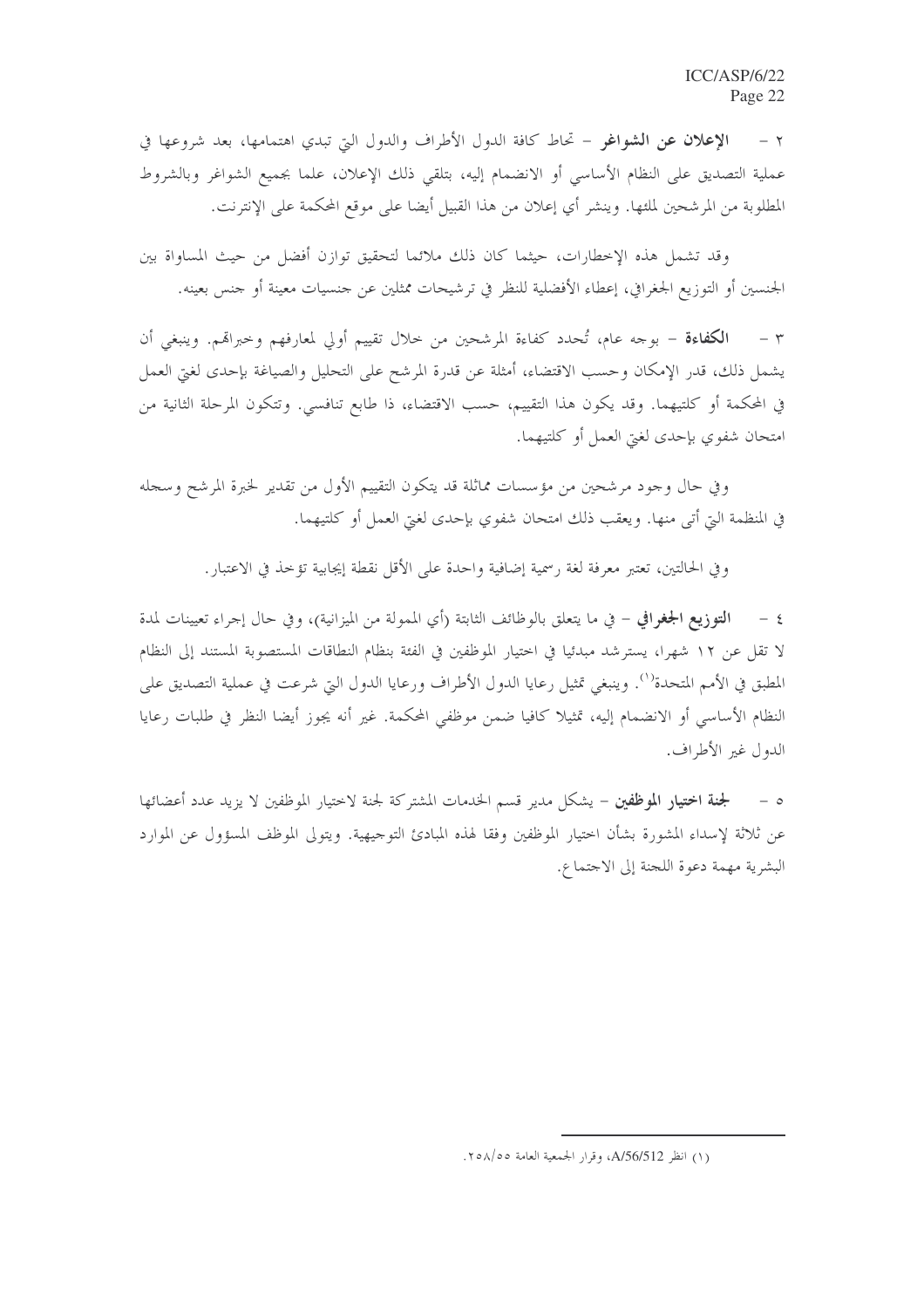# المرفق الثالث

### $\text{ICC-ASP/2/Res.2}$  القو اد

الذي اعتمدته جمعية الدول الأطراف في حلستها العامة الخامسة المعقودة في ١٢ أيلول/سبتمبر ٢٠٠٣ بتوافق  $51, \tilde{y}$ 

القرار ICC-ASP/2/Res.2

النظام الأساسي لموظفي المحكمة الجنائية الدولية

إن الدول الأطراف في نظام روما الأساسي للمحكمة الجنائية الدولية،

بع*د الاطلاع ع*لى الفقرة ٣ من المادة ٤٤ من نظام روما الأساسي، التي تنص على أن يقترح المسجل، بموافقة هيئة الرئاسة والمدعى العام، على جمعية الدول الأطراف في النظام الأساسي للمحكمة نظاما أساسيا للموظفين يشمل الأحكام والشروط التي يجري على أساسها تعيين موظفي المحكمة ومكافأقمم وفصلهم،

وبع*د الاطلاع* على الفقرة ٣ من المادة ٣٨ من نظام روما الأساسي، التي تنص على أن تكون هيئة الرئاسة مسؤولة عن الإدارة السليمة للمحكمة، باستثناء مكتب المدعى العام،

*وبعد الاطلاع* على الفقرة ٢ من المادة ٤٢ من نظام روما الأساسي، التي تنص على أن يتمتع المدعى العام بالسلطة الكاملة في تنظيم وإدارة المكتب، بما في ذلك بالنسبة لموظفي المكتب ومرافقه وموارده الأخرى،

*وبعد الاطلاع* على الفقرتين ١ و ٢ من المادة ٤٣ من نظام روما الأساسي، اللتين تنصان على أن المسجل هو المسؤول الإداري الرئيسي للمحكمة، ويمارس مهامه تحت سلطة رئيس المحكمة، وأنه، بناء عليهما، مسؤول عن الجوانب غير القضائية من إدارة المحكمة وتزويدها بالخدمات، وذلك دون المساس بوظائف وسلطات المدعى العام المحددة وفقا للمادة ٤٢ من نظام روما الأساسي،

وبع*د الاطلاع* على القواعد الإجرائية وقواعد الإثبات التي اعتمدها جمعية الدول الأطراف في ٩ أيلول/سبتمبر  $cY + Y$ 

*وإذ تؤكد ض*رورة إقامة نظام مرن يتسم بالفعالية والعدالة لتعيين موظفي المحكمة، ومكافأقم، وفصلهم، مع مراعاة متطلبات كل جهاز من أجهزة المحكمة،

وإذ تضع في اعتبارها قرارها ICC-ASP/2/Res.3 بشأن إنشاء الأمانة الثابتة لجمعية الدول الأطراف في المحكمة الجنائية الدولية،